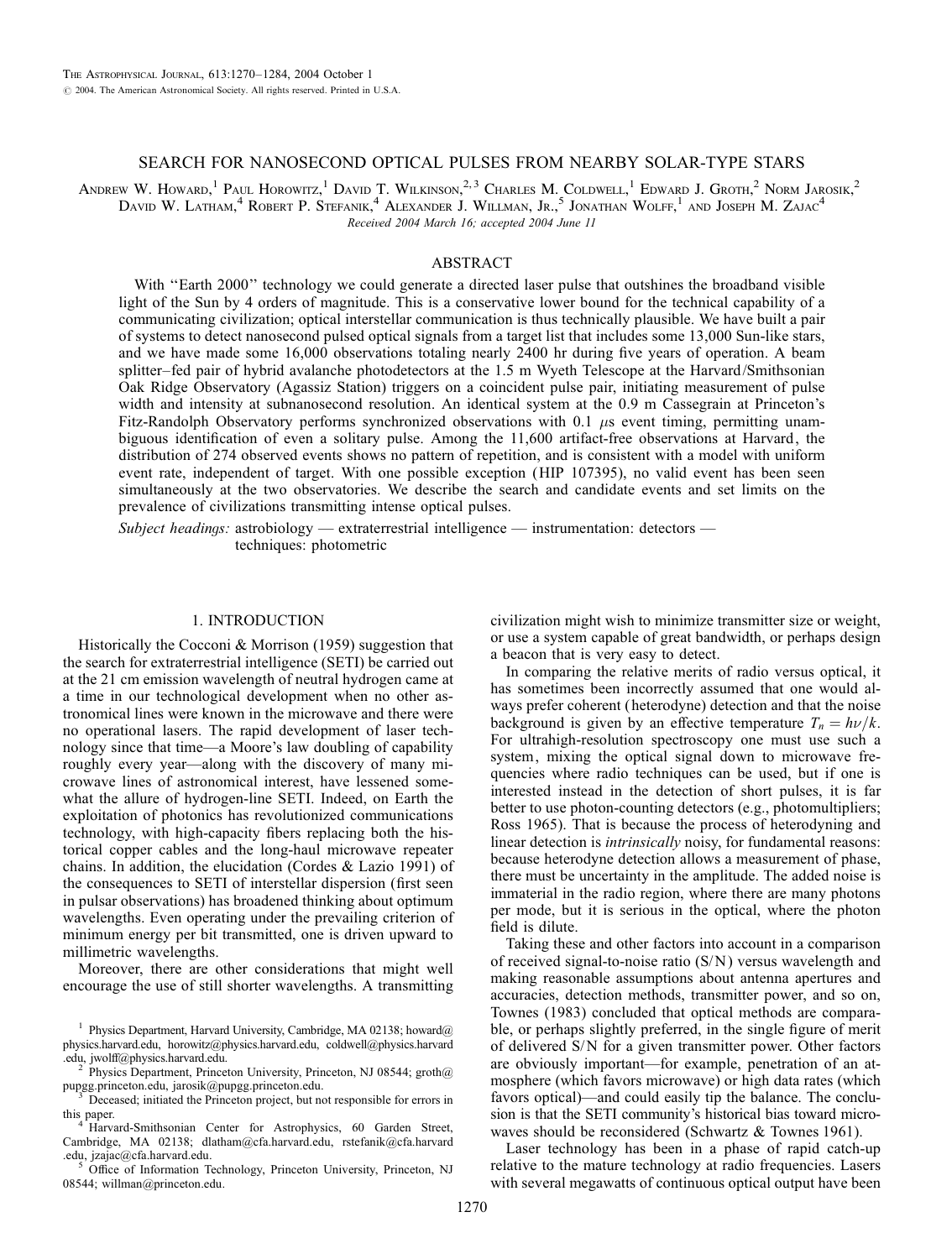built, and picosecond pulses of more than a petawatt  $(10^{15} \text{ W})$ have been produced. Progress in solid-state lasers has been impressive, and there are laser designs on the drawing board to produce repetitively pulsed megajoule nanosecond pulses. Optical pulsed beacons formed with that sort of technology permit detection with a very simple apparatus—just a telescope with a pair of white-light photomultipliers in coincidence.

# 1.1. Pulses versus Carriers

Are pulses the best beacon? Or should we be looking for laser lines, transmitted continuously at some guessable wavelength, analogous to the microwave searches that have been conducted?

What is natural at radio frequencies may not be so at optical. At *radio* frequencies it is easy to do coherent detection, using the ordinary heterodyne techniques of mixing with a local oscillator to a complex (quadrature) baseband. With classical filter techniques, or with contemporary digital processing with discrete Fourier transforms, one can achieve extremely narrow bandwidths, limited only by oscillator stability (a part in  $10^9$  is routine) and patience (the resolution is the inverse of the coherent integration time). Furthermore, the interstellar medium is kind to carriers—at gigahertz frequencies a carrier is broadened only millihertz in its passage through the interstellar medium, if one avoids the most congested region of the Galactic center, and even there the broadening is only a few hertz (Cordes & Lazio 1991). Scattering and absorption are also small or negligible over Galactic distances for such signals. In other words, a signal that is a spike in the frequency domain is a natural candidate for interstellar signaling at microwave frequencies, for reasons both scientific and technical.

Moreover, interstellar dispersion and the presence of natural and ''cultural'' impulsive interference (switching transients, spark plugs, and so on) make pulses in time less effective. Finally, the relatively low carrier frequency (along with dispersion) prevents high-bandwidth communications.

By contrast, at optical wavelengths the situation is reversed: one cannot realize extremely narrowband systems with optical filters or gratings, but is forced to optical heterodyne techniques, ultimately applying precise radio-frequency spectroscopic methods at the microwave intermediate frequency. This results in added noise, as mentioned above and well described by Townes (1983). Furthermore, at optical wavelengths the higher carrier frequencies ( $\sim$ 10<sup>14</sup> Hz) result in much larger absolute Doppler shifts; for example, 1 km s<sup>-1</sup>  $\leftrightarrow$  5 kHz at 1.4 GHz, whereas 1 km s<sup>-1</sup>  $\leftrightarrow$  1 GHz at 1  $\mu$ m. However, dispersion is negligible at optical wavelengths, even at nanosecond timescales (Cordes 2002). Furthermore, natural and cultural sources of nanosecond flashes of significant intensity appear to be entirely absent (Howard & Horowitz 2001). In other words, a signal that is a spike in the time domain is a natural candidate for interstellar signaling at optical wavelengths, for reasons both scientific and technical. An added bonus is that, at nanosecond timescales, the stellar background becomes negligible.

# 1.2. The Case for Optical SETI

In view of the above, and put most concisely, the primary arguments in favor of conducting SETI at optical (rather than radio) wavelengths are (1) Transmitted beams from optical telescopes are far more slender than their radio counterparts owing to the high gain of optical telescopes.<sup>6</sup> (2) Dispersion, which broadens radio pulses, is completely negligible at optical frequencies. (3) The capability of radio transmitters has reached a stable maturity, while the power of optical lasers has not yet plateaued and has shown an annual Moore's law doubling, extending over the past 30 years. (4) Natural and cultural backgrounds are negligible (although instrumental backgrounds are significant but manageable in the current optical searches). And finally, (5) the complexity, computational power, and sophistication characteristic of sensitive microwave searches today is unnecessary for optical SETI (OSETI). Detection can be quite simple—a pair of fast, broadband photoncounting detectors in coincidence.

It is also worth noting that scattering and absorption limit the range of transmission in the visible spectrum to a few kiloparsecs (within which there are tens of millions of Sun-like stars); however, at far-infrared wavelengths (as at microwave wavelengths) transmissions can penetrate nearly the entire Galaxy unattenuated. Thus, choice of transmission wavelength may reflect the average separation between civilizations, the number of civilizations in the Galaxy, and, more speculatively, the average lifetime of a civilization (by way of the Drake Equation).

In the following sections we describe the philosophy, design, implementation, and results of such a detector system, in two incarnations: a targeted search, now in its sixth year of continual observations, of some 10<sup>4</sup> Sun-like stars, and a synchronized twin, in its third year of observations, operating at Princeton University.

# 2. FEASIBILITY WITH PRESENT TECHNOLOGY

We do not propose transmission; $\frac{7}{1}$  nonetheless, it is important to look at the field broadly: if we wanted to transmit, what could we do now, using only ''Earth 2000'' technology? This is a useful exercise, first to establish plausibility, and then to select an optimum receiving system scenario: among transmit/ receive possibilities, a scheme that works well at both ends is a better bet.

## 2.1. Transmitters and Detectors

Let us consider a civilization, at least as technologically advanced as our own, that wishes to establish contact with its Galactic neighbors. Its task would be to illuminate, with a beacon distinguishable from astrophysical phenomena and from noise, the planetary zones of the nearest N Sun-like stars within some range  $R_{\text{max}}$  (comparable to the average separation between intelligent civilizations). In our region of the Galaxy  $N \approx 10^3$ for  $R_{\text{max}} = 100$  lt-yr and  $N \approx 10^6$  for  $R_{\text{max}} = 1000$  lt-yr.

We assume that the transmitting civilization has a catalog of target stars, their positions  $(\theta_0)$ , proper motions  $(\mu)$ , ranges  $(D)$ , and radial velocities  $(v_r)$  with sufficient accuracy to permit aiming with an error no greater than  $\sim$ 10 AU when the beam reaches the target. The sky position at which the transmitting civilization must aim  $(\theta)$  is

$$
\boldsymbol{\theta} = \boldsymbol{\theta}_0 + \boldsymbol{\mu} \frac{2D}{c - v_r}.
$$
 (1)

<sup>7</sup> We justify an asymmetrical *listen only* strategy by noting that (1) any civilization we could contact is overwhelmingly likely to be more technologically advanced (given evolutionary timescales and the fact that we have only recently crossed the communicative threshold), and (2) because contact with another civilization is unlikely to be *its* first contact, we would be dealing with a civilization experienced in interstellar communication, perhaps adhering to a Galactic protocol. It therefore seems prudent to devote our limited resources to receiving, not transmitting.

<sup>&</sup>lt;sup>6</sup> 150 dB for the Keck Telescope at  $\lambda = 1$   $\mu$ m vs. 70 dB for Arecibo at  $\lambda = 21$  cm, an 80 dB advantage at optical wavelengths.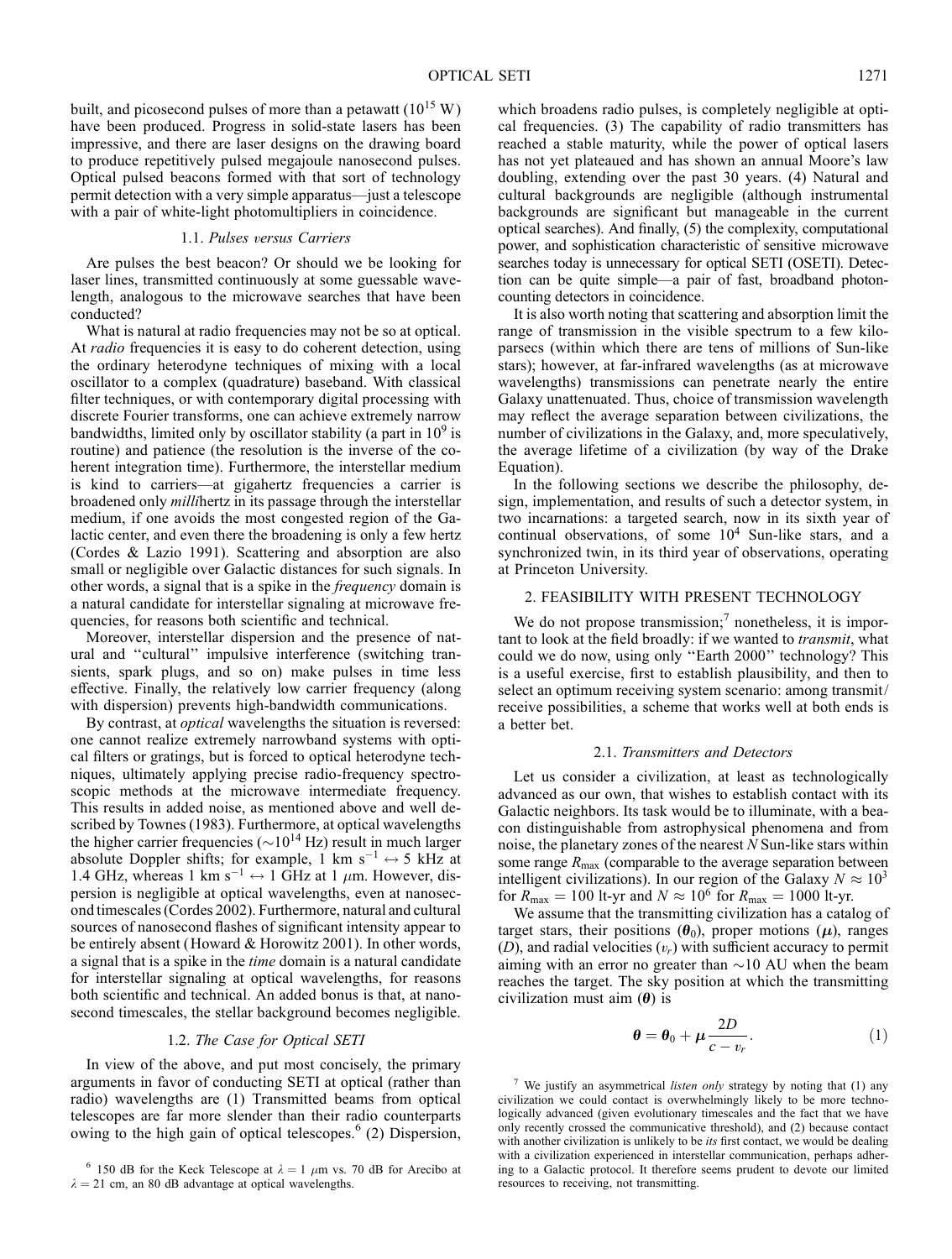Note that  $D/(c - v_r) \approx D/c$  is the light travel time. At  $D =$ 1000 lt-yr, 10 AU beaming accuracy corresponds to a proper motion uncertainty of 33  $\mu$ as yr<sup>-1</sup> and a positional accuracy of 33 mas. The required range accuracy depends on the star's proper motion; for example, to target the planetary zone (say  $10 \text{ AU}$ ) of a star whose proper motion is  $10 \text{ km s}^{-1}$ , the range uncertainty cannot exceed 5 lt-yr. These requirements are certainly within the grasp of an advanced civilization, given that our astrometry will achieve microarcsecond precision in the coming decades (Danner & Unwin 1999), and in any case these accuracies are relaxed if the transmitted beam is broadened to illuminate a larger zone, at the expense of received signal strength.

To send a pulse (or more generally, a packet of information of short duration) to each of  $N = 10^6$  stars with a single-laser system, the sender would probably use an assembly of fast beam-steering mirrors of relatively small size and weight, in combination with a large objective that is steered slowly. Assuming that the sending apparatus could settle to diffraction limited pointing in  $\sim$ 10 ms (feasible by today's engineering standards), the recipient would observe an optical pulse coming from a nearby star repeated every  $10<sup>4</sup>$  s. (This period could be dramatically reduced by transmitting only to an intelligently selected subset of the targets and/or by using multiple transmitters; it seems altogether reasonable to expect a pulse period of  $10^3$  s or less.)

The recipient would be able to observe these pulses only if (1) the received fluence per pulse corresponds to at least some tens of photons delivered to the receiving telescope aperture and (2) the flux of laser photons, during the pulse, exceeds the stellar background. It is a remarkable fact, as we show below, that using only Earth 2000 technology we could generate a beamed laser pulse that outshines the Sun by 4 orders of magnitude, in white light, independent of range. One might consider this the ''fundamental theorem of optical SETI.''

These pulses could be detected with an optical telescope of modest aperture, followed by a beam splitter and a pair of photodetectors of nanosecond or better speed. (We choose nanosecond because it is roughly the speed of photomultiplier tubes, and all known significant backgrounds disappear at this timescale; see Howard & Horowitz 2001.) The electronics can be as simple as a pair of pulse height discriminators driving a coincidence circuit. The telescope would track the star by the photodetector's ''singles'' rate while waiting for the unique coincidence signature of some tens of photons arriving in each detector within the resolving time of a nanosecond. As we see below, this signature is easily detected even in broadband visible light; i.e., no spectral filters are required.

#### 2.2. Backgrounds

Searches for radio signals of intelligent extraterrestrial origin are plagued by the overwhelming background of radio signals from terrestrial and orbital sources. What is the situation in the optical regime: against what backgrounds must the putative pulsed optical beacon compete?

When detecting light pulses from the neighborhood of a star, the most obvious background is light from the star itself. We circumvent this difficulty by using fast detectors (roughly nanosecond speed), so that the light from the star is just a slow, irregular drumbeat of essentially single photons. A G2 V star at 1000 lt-yr ( $m_V = 12$ ) delivers  $\sim 3 \times 10^5$  photons s<sup>-1</sup> to a 1 m telescope. The Poisson-distributed arrivals do not significantly pile up—observing a single photon is rare in a nanosecond and large pileup pulses are greatly suppressed,

and by using a beam splitter and a pair of photodetectors in coincidence, the rejection of photon pileup is enhanced further (while additionally suppressing single-detector ''hot event'' artifacts). $8$  For example, the rate of simultaneous two-photon coincidences in each of a pair of detectors exposed to Poissondistributed arrivals is  $R = (r_1^2 \tau)(r_2^2 \tau) \tau$ , where  $r_1$  and  $r_2$  are the individual rates and  $\tau$  is the coincidence window. For typical values  $r_1 = r_2 = 10^5$  s<sup>-1</sup> and  $\tau = 1$  ns, the coincidence rate caused by simultaneous two-photon pileups in both detectors is  $10^{-7}$  s<sup>-1</sup>, or less than one pileup per observing year. In other words, light from the parent star itself is unimportant on a nanosecond timescale.

As far as we can tell, both from calculation (Howard  $\&$ Horowitz 2001) and from some 16,000 observations conducted so far, there appear to be few astrophysical, atmospheric, or terrestrial mechanisms able to produce events like the nanosecond photon pileup expected from an intentional and powerful pulsed laser beacon. Potential sources we considered include lightning (too extended in time), cosmic-ray induced atmospheric Cerenkov flashes (fast enough, but fluence less than  $10^{-3}$  photon per pulse owing to its extended source sky region and large terrestrial footprint), and local effects of the background muon flux (the rate of scintillation events in the optics upstream of the beam splitter plus that of estimated direct ionization events in the detectors themselves produce event rates  $\leq 10^{-5}$  s<sup>-1</sup>). We return to these mechanisms in  $\S$  4.1.4 to understand the origin of the few residual events recorded during  $\sim$ 2400 hr at Oak Ridge Observatory.

## 2.3. A Transmission Scheme

To give a sense of the difficulty (or relative ease) of interstellar communication by optical pulses, we calculate several useful quantities for one specific transmission scheme: a "Helios" laser<sup>9</sup> beamed 1000 lt-yr between two 10 m Keck telescopes, each orbiting a Sun-like star. Although this Earth 2000 scheme is surely modest in technological sophistication and scale for a truly advanced civilization, we note that our search reported here is less sensitive than this example, which is given primarily as a plausibility argument.

The transmitted beam is slender as it emerges from the transmitting telescope,  $\theta_b \approx \lambda_H / D_K = 20$  mas (6 AU at 1000 lt-yr). Its short (3 ns) and energetic ( $E_p = 4.7$  MJ) pulses arrive at the receiving telescope, unbroadened in time, as a pulse of

$$
N_R = \frac{\pi^2 D_K^2 D_K^2 E_p 10^{-2R/5R_E}}{16\lambda_H R^2 hc}
$$
  
= 1500 photons. (2)

If the beam is broadened to illuminate a 10 AU disk, then the number of received photons is reduced to  $\sim 600$  per pulse.<sup>10</sup> Here  $D_K$  is the telescope diameter,  $10^{-2R/5R_E} = 0.87$  is the extinction factor ( $R_E \approx 2$  kpc—a rapidly increasing function

<sup>8</sup> Dan Werthimer's group at UC Berkeley tested the first pulsed multiple-

Helios refers to a diode-pumped Yb:S-FAP laser designed at Lawrence Livermore National Laboratory for inertial confinement fusion, potentially capable of generating 3 ns,  $3.7 \text{ MJ pulses}$  (10<sup>15</sup> W) at 349 nm (or 4.7 MJ at its

native 1.047  $\mu$ m wavelength) at ~10 Hz rep. rates ( Krupke 1997).<br><sup>10</sup> For nearby targets, large transmitting apertures, or very short wavelengths, the beam may be too small, given the astrometric errors. Note, however, that the transmitter can adaptively tailor its aperture (and therefore the beam size) so that the photon fluence through the target system is fixed, independent of range.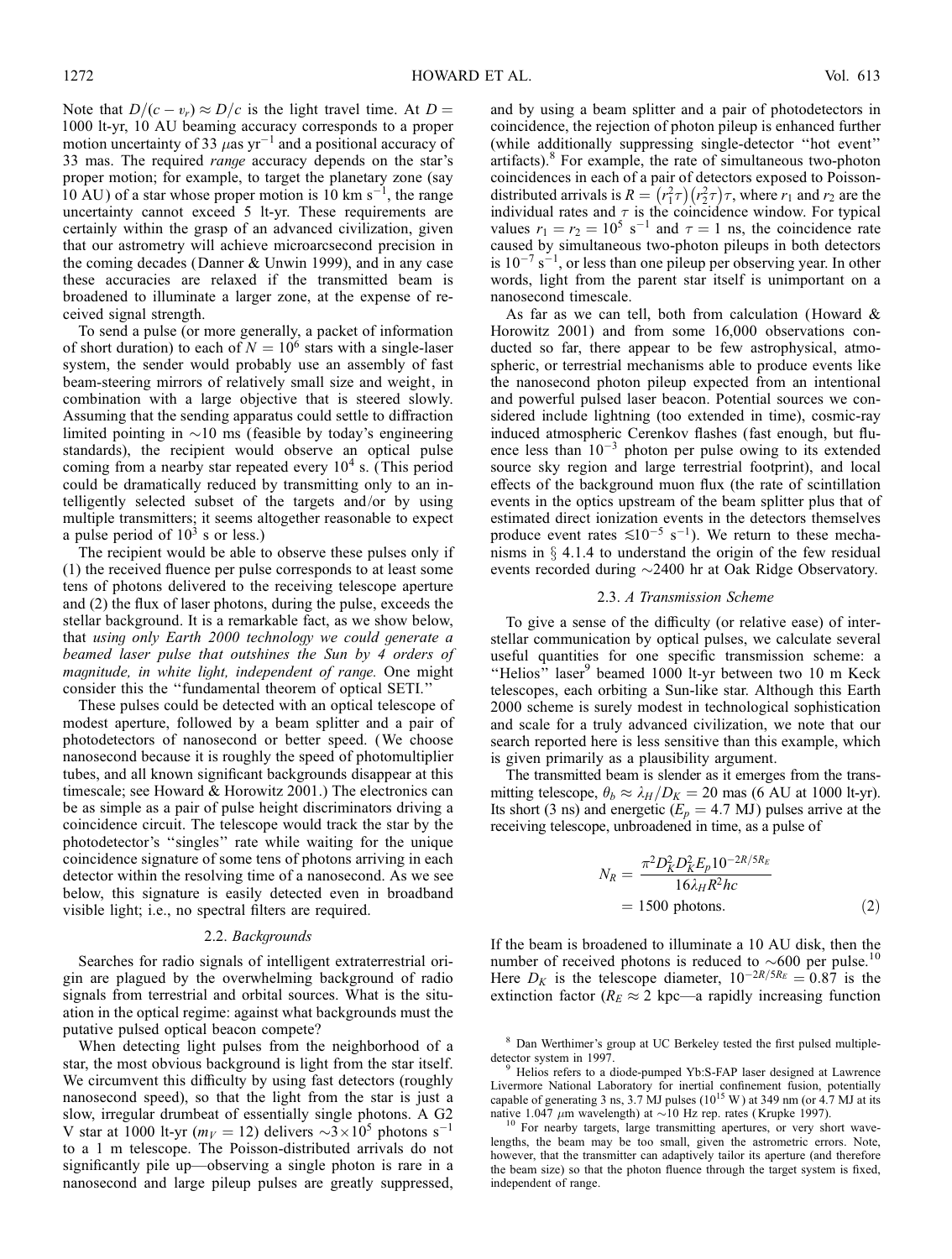of wavelength—is the distance over which the intensity of a 1  $\mu$ m pulse will decrease by 1 mag [Mathis 1990]),  $\lambda_H$  = 1.047  $\mu$ m is the wavelength of the transmitted photons,  $R =$ 1000 lt-yr is the distance between the telescopes, and  $h$  and  $c$ are Planck's constant and the speed of light, respectively. The stellar background is small by comparison,  $\sim 3 \times 10^{-2}$  photons  $\text{ns}^{-1}$  for a G2 V star (thus  $\approx 0.1$  photons during the 3 ns duration of the laser pulse).

The ''pileup'' of laser photons here is a desirable situation (unlike normal pulsed observations), because it is the mechanism by which we distinguish an intense laser pulse from Poisson-distributed single photon arrivals from background sources.

The interstellar medium both scatters and absorbs these optical pulses. The effects of scattering over large distances can be quite severe. It tends to reduce the ''prompt'' pulse height while simultaneously producing two exponential tails, one due to forward scattering (which lasts a few seconds) and a much longer tail due to diffuse scattering (Cordes 2002). The prompt pulse (''ballistic'' photons) is unscattered (therefore unbroadened in time) and reduced in amplitude. Absorption acts also to reduce the prompt pulse height, so that the total surviving fraction is  $e^{-\tau}$ , where  $\tau = (2R/5R_E) \ln 10$  is the total optical depth, as mentioned above. Note that the  $\sim$ 13% extinction (at visible wavelengths) is modest for the range considered above  $(1000 \text{ lt-yr})$  but becomes unmanageable<sup>11</sup> for targets within the Galactic disk at distances substantially greater than  $R_E$ .

Thus, in this example the laser outshines its parent star, in broadband visible light, by a factor of 1500/0.1, or approximately 10<sup>4</sup>. Moreover, advanced civilizations are expected to be more *advanced* than we, thus Earth 2000 technology should be a lower bound to the technical sophistication of extraterrestrial civilizations. With a modest extrapolation of another 2–3 orders of magnitude in delivered flux, which can hardly be considered daring given the Moore's law pace of laser technology, we conclude that a moderately advanced civilization should have no trouble outshining its parent star by 6 or more orders of magnitude.

## 3. THE TARGETED SEARCH

Based on the arguments above and their elaborations (which evolved during a set of workshops sponsored by the SETI Institute in 1997–9 [Ekers et al. 2002]), we designed and built a detector system for pulsed laser beacons. It saw first light on 1998 October 19 at Harvard, and has run continually since; a second system began synchronized observations at Princeton on 2001 November 17.<sup>12</sup>

## 3.1. How It Works

The Harvard system rides piggyback on the CfA Digital Speedometer mounted on the 1.5 m Wyeth Reflector at the Oak Ridge Observatory in the town of Harvard, Massachusetts. The CfA Digital Speedometer supports several dozen research

projects, mostly involving radial-velocity measurements of stars (Latham 1992, 2000). Roughly half the light reflected off the entrance slit of the echelle spectrometer (about one third of the total light) is deflected into our photometer, as shown in Figure 1.<sup>13</sup> Incoming light is reimaged and passes through a beam splitter onto two hybrid avalanche photodiodes<sup>14</sup> (Hamamatsu R7110U-07), whose outputs feed a pair of multilevel discriminators with levels corresponding to roughly 3, 6, 12, and 24 photoelectrons. By time stamping level crossings with a LeCroy MTD-135, we obtain approximate ''waveforms'' of incoming pulses to a precision of 0.6 ns.<sup>15</sup> Coincident pulses seen in the two channels trigger the microcontroller to record the arrival time and waveform profiles. Arrival times are recorded twice—by a GPS clock  $(0.1 \mu s)$  precision and accuracy) and by a computer's internal clock (1 ms precision, but only  $\sim$ 50 ms accuracy, as determined by comparing many GPS and computer time stamps). A ''hot event'' veto filters out a class of large-amplitude bipolarity signals that appear to be produced by breakdown events in the photodetectors. Pulse counters, threshold adjusting circuitry, and various controls and monitors allow us to test the apparatus to confirm its stability and proper operation. Fiber-coupled LEDs test the detectors and coincidence electronics before every observation. Figure 2 shows the complete photometer.

Each clear night the CfA Digital Speedometer is used to observe typically 20–50 stars, with integration times of 2– 40 minutes. The observing sequence is determined by the conditions at the telescope and the priorities established in the monthly observing plans. Because of count rate limitations  $(6000 \text{ counts s}^{-1}$  for the Digital Speedometer, typically a factor of 2 higher for the SETI instrument), bright objects are observed only when attenuated (by thin clouds or a neutral density filter) effectively eliminating false events due to photon pileup. Several of the projects involve monitoring variable stars, such as spectroscopic binaries and pulsating stars, so that the targets with the most observations and longest total integration times had been dominated by variable stars and others unlike the Sun. Soon after the Harvard instrument went into operation we established a new observing project designed to provide a large sample of promising SETI targets. The sample of more than 11,000 stars was drawn from the Hipparcos Catalogue and consists of all the main-sequence dwarfs between spectral types late A and early M with distances less than 100 pc and declinations between  $-20^{\circ}$  and  $+60^{\circ}$ . Since November, 2001, the Princeton telescope has simultaneously pointed at the same stars on many observing nights. Coordination is achieved by automatically passing target R.A./decl. and other parameters to a Princeton computer, where volunteers point the telescope. During each observation, the diagnostic data, along with coincident pulse data, are sent to a PC and recorded in a log file at each observatory. After each night of observations, the log files are incorporated into a webenabled database to facilitate analysis. We track the data through automated daily e-mails that summarize the previous night's observations. In addition, the web-enabled database allows us

<sup>&</sup>lt;sup>11</sup> At those ranges, the situation is rescued by the use of infrared wave-<br>lengths,  $\lambda \approx 2-10 \mu m$ .<br><sup>12</sup> Today there are several targeted ontical SETI programs, including one of

Today there are several targeted optical SETI programs, including one at UC Berkeley ( Lampton 2000), and a three-detector system at UC Santa Cruz (Wright et al. 2001). Amy Reines and Geoff Marcy examined 577 radial velocity spectra for continuous optical SETI beacons ( Reines & Marcy 2002). Efforts are also underway in Australia ( Bhathal 2001) and North Carolina (R. Lodder 2003, private communication).

<sup>&</sup>lt;sup>13</sup> The Princeton system has full use of its smaller telescope, hence com-<br>parable light-gathering aperture; subsequent instrumentation is identical.

<sup>&</sup>lt;sup>14</sup> HAPDs have the advantage of clean pulse height discrimination, at the price of increased corona discharge, as compared with traditional lower voltage multistage photomultiplier tubes.<br>  $\frac{15}{15}$  As configured that  $\frac{1}{15}$ 

As configured, the LeCroy chip only timestamps the last upward and downward crossing for each level, thus the waveforms of more complicated shapes (e.g., double pulses) cannot be completely reconstructed.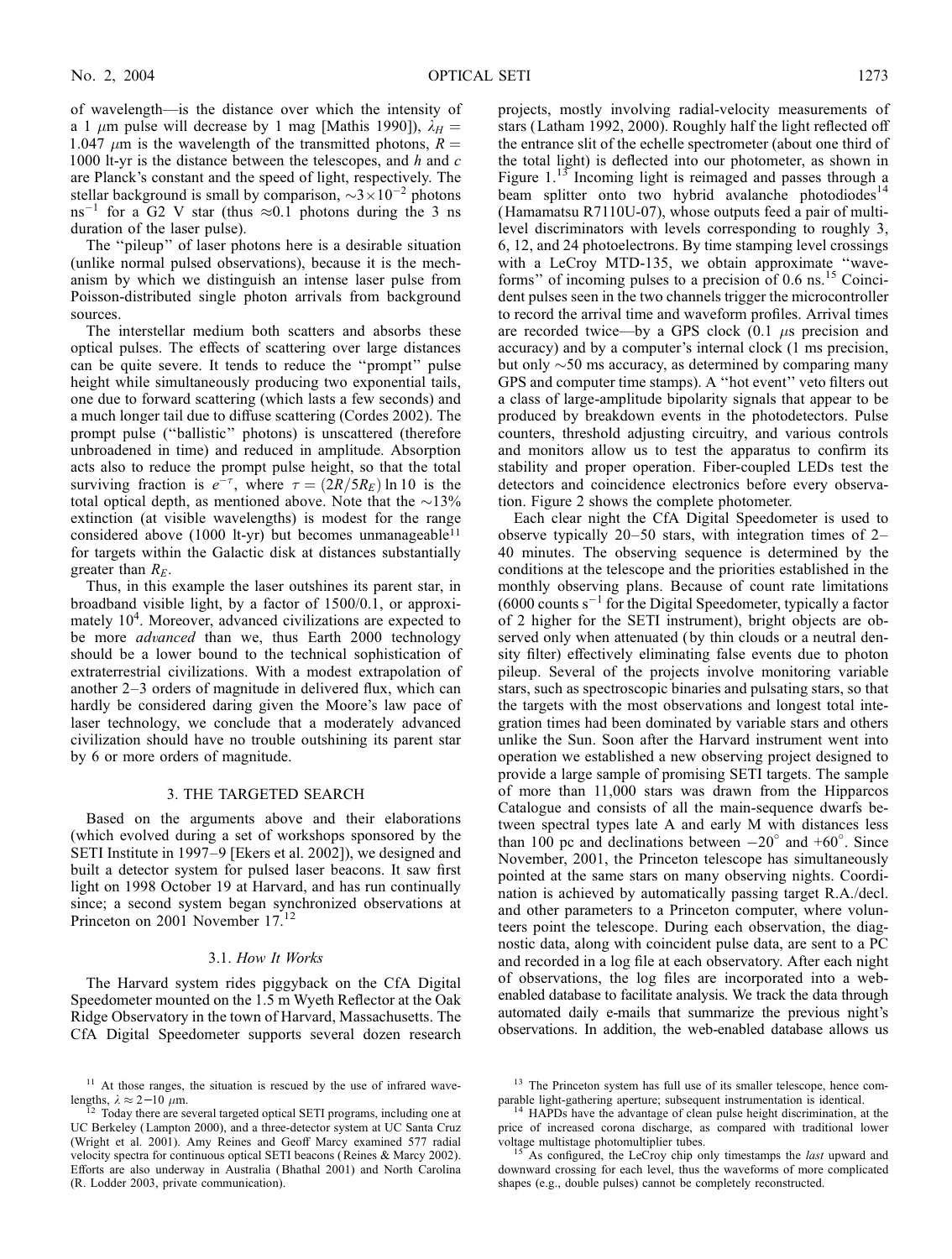

Fig. 1.—Block diagram of the Harvard targeted optical pulse detector. Unused light from the echelle spectrograph is imaged onto a pair of hybrid avalanche photodetectors, whose coincidence triggers fast time-stamping of waveform crossings through four preset levels. Complete circuit schematics are available ( Horowitz 2004).



Fig. 2.—Harvard targeted search photometer, with covers removed. Light enters from the rear of the righthand compartment, focused onto a 30 arcsec aperture, then passes through a beam splitter onto the pair of HAPDs on their 3-axis stage. The detectors run at a gain of  $\sim 4 \times 10^4$ , producing  $\sim 50 \mu$ V negative pulses into 50  $\Omega$ , which are amplified and sent to the electronics in the lefthand compartment. The latter perform coincidence, 4-level ADC, timing, logging, hot-event veto, and communication with the host Linux PC. The photometer measures  $25 \times 25 \times 60$  cm, and weighs 30 kg.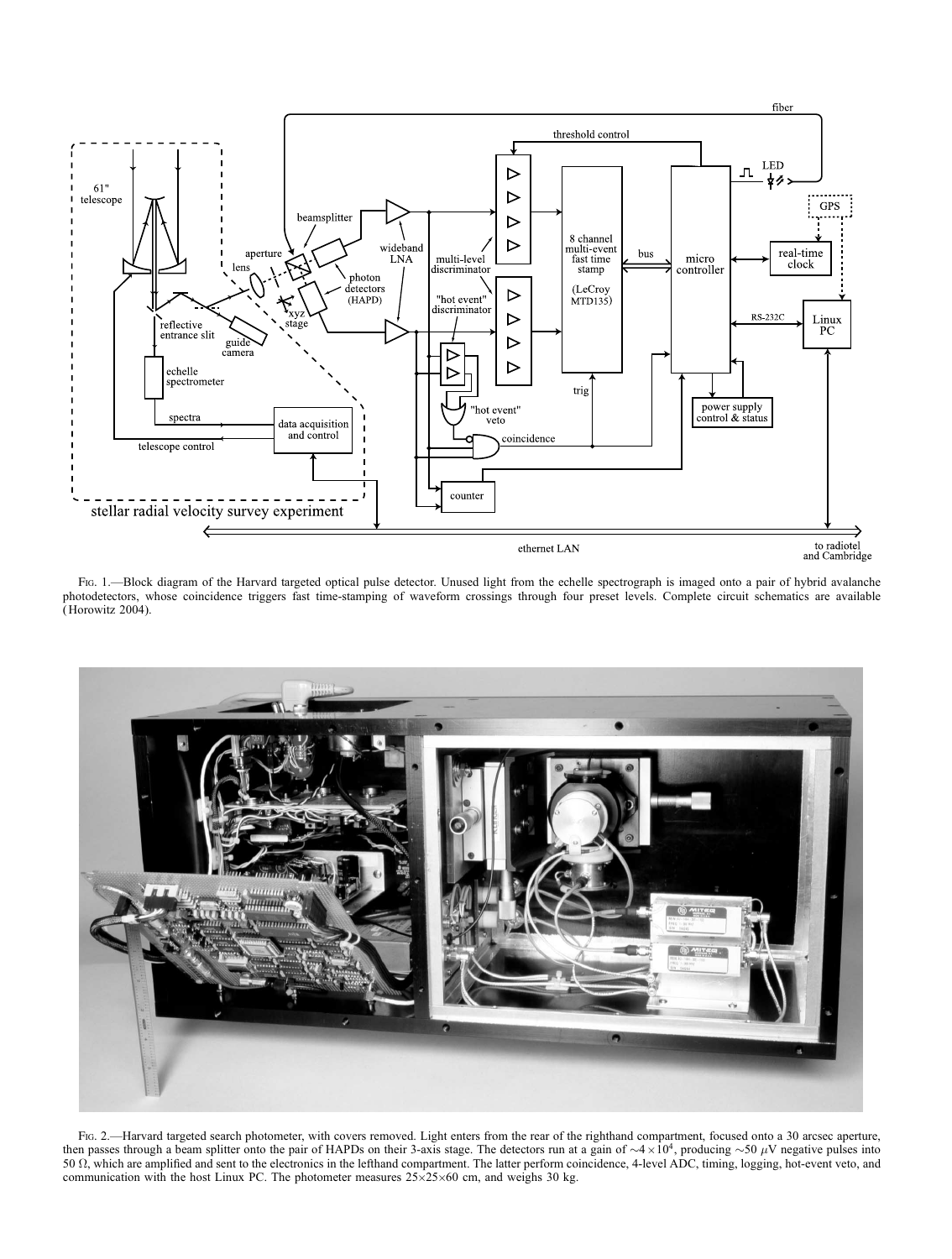easily to view the data in many forms: chronological summaries, ordered searches by various criteria (e.g., total events, event rate, total observation time), observational summaries for individual objects, diagnostic data for particular observations, etc. Further details are available at Coldwell (2002) and Horowitz (2004).

#### 3.2. Sensitivity

We estimate the sensitivity of the Harvard instrument by following a light pulse through the entire system ( Fig. 1). The optical path includes four reflections (each  $\sim 85\%$  efficient), a lens ( $\sim$ 92%), and a beam splitter ( $\sim$ 92%). One of the mirrors is the entrance slit to the echelle spectrometer, which reflects roughly one-third of the light into the OSETI instrument on average, depending on seeing. The beam splitter sends half the light to each hybrid avalanche photodiode (HAPD), which has a broad  $\sim$ 20% plateau in quantum efficiency (QE) for  $\lambda = 450 - 650$  nm (and QE  $> 1\%$  for  $\lambda = 350 - 720$  nm). The signal must exceed the lowest threshold (three photoelectrons) in each detector during the discriminator's averaging time (5 ns). Accounting for these factors, the Harvard instrument's threshold sensitivity is 100 optical photons ( $\lambda =$ 450 650 nm) per square meter, arriving at the telescope in a group within 5 ns.

The Princeton instrument is identical, except that it receives all of the light from its 0.9 m primary mirror, and the light path includes only three mirrors. Multiplying the appropriate factors, the Princeton instrument is sensitive to signals of 80 optical photons ( $\lambda = 450 - 650$  nm) per square meter arriving in a group within 5 ns. With both instruments simultaneously observing, Princeton can veto a Harvard signal, although the confidence in this veto depends on the signal intensity at Harvard and the observing conditions at the two sites.

In summary, the project parameters of targeted OSETI at Harvard and Princeton are as follows.

Telescopes.—(a) 1.6 m Wyeth telescope in Harvard, Massachusetts—1/3 of light used for OSETI, (b) 0.9 m Fitz-Randolph telescope in Princeton, New Jersey—all light used for OSETI.

Photometers.—(a) Beam-split pair of hybrid avalanche photodiodes (350–720 nm response, peaked between 450 and 650 nm), (b) Pulse amplitude profiles recorded to 0.6 ns resolution, (c) GPS-derived time stamping of events to 0.1  $\mu$ s at each observatory.

Objects observed.—(a) 15,897 observations of 6176 stellar objects with Harvard instrument, ( b) 1721 simultaneous observations of 1142 stellar objects with Princeton and Harvard instruments, (c) Objects selected for radial velocity surveys many FGK dwarfs.

Sensitivity.—100 photons  $m^{-2}$  in the photometers' waveband and aperture in  $\leq 5$  ns (80 photons m<sup>-2</sup> for Princeton).

#### 4. RESULTS OF FIVE YEARS' OBSERVATIONS

## 4.1. Harvard Observations

From 1998 October through 2003 November, the targeted search with the Harvard instrument performed 15,897 observations of 6176 stars, for a total of 2378 hr of observation. Our target list is composed of objects being surveyed both for SETI and for other astrophysical interests. Two of the authors (D. L. and R. S.) are characterizing  $\sim$ 11,000 F, G, and K dwarfs (2079 observed at least once with the OSETI instrument) for possible observations by next-generation targeted

Fig. 3.—Seasonal variation in the event rate at Harvard. Corona breakdown substantially elevates the rate during the humid summer months. This plot includes all observations, regardless of quality.

microwave SETI, seeking evidence of stellar companions that would prohibit planets in the habitable zone. The radial velocities of a sample of  $\sim$ 3000 nearby G dwarfs are being monitored to characterize the population of stellar companions with spectroscopic orbits. Other programs observe a variety of additional targets (very young stars, A dwarfs, and very old stars in the solar neighborhood, among others).

In the five years of observations, we recorded 4746 ''triggers'' (i.e., instances when the lowest thresholds are simultaneously exceeded in both channels). Although all triggers are recorded, the reported waveforms are passed through a filter that enforces certain validity checks: the signals seen in each channel must be roughly the same amplitude (within one level of each other), and they must overlap in time. The subset of triggers that pass this test are labeled ''events''; to date, we have registered 1117 events. This filter is unlikely to exclude a genuine pulsed flash—the LED test flashes, which are done before every observation, pass this test with only rare exceptions.

Since the 1117 events are distributed impartially among 6176 objects  $(\S$  4.1.3), we have confidence that the majority of the events arise from natural causes. Furthermore, in attempts to identify their source, we logged events even during tests with the observatory dome closed. Clearly, instrumental effects contribute background events. In the analysis that follows, we attempt to remove the instrumental backgrounds from the Harvard data to look for residual events, possibly of extraterrestrial origin. We also examined the Harvard observations during which Princeton provided verification through simultaneous observations; with one possible exception, we found no events synchronously occurring at the two observatories  $(\S$  4.3).

#### 4.1.1. Seasonal Variation

A histogram of the event rate by month (Fig. 3) reveals the largest source of background events, evidenced by a marked systematic seasonal trend in the event rate, apparently due to

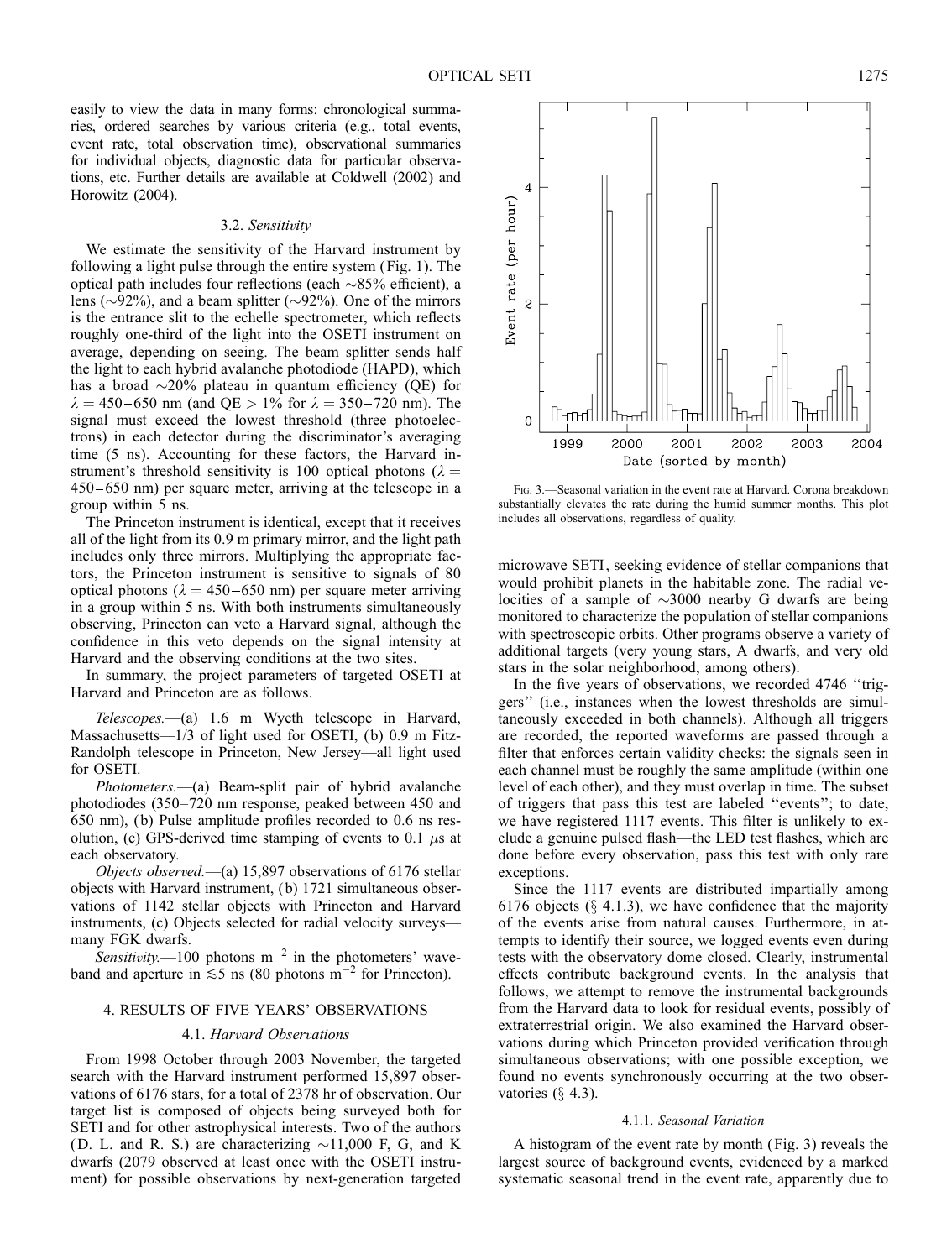ambient humidity. During the dry months of fall, winter, and early spring (October–April), the data exhibit an event rate of about  $0.16 \text{ hr}^{-1}$  and a trigger rate of about  $0.5 \text{ hr}^{-1}$ . However, the event rates are 30–40 times higher during the warmer and more humid summer months (May–September), as shown. Furthermore, we see a memory effect: observations following wet weather exhibit event rates many times higher than the summer average but recover after 1–2 nights of dry weather. Opening the camera (which is normally kept tightly closed and flushed with dry nitrogen) for maintenance work similarly raises event rates, but with a longer recovery time  $(\sim 15 \text{ days})$ . These events tend to cluster in time with, say, 10 events in 3 minutes followed by many tens of minutes of quiet. These symptoms all point to corona discharge, a high-voltage breakdown characterized by radio-frequency and optical emission. We mitigated the humidity effect beginning in 2002 by adding dry nitrogen gas lines, bakeout heaters, and an entrance window, but these efforts reduced the summer event rate only by a factor of 2 or 3 (see Fig. 3).

We examined, and excluded, the possibility that the seasonal variation was due to temperature-dependent gain in the HAPDs: the HAPD bias power supply ( Power Technology PD-3) includes temperature compensation matched to the detector characteristics, and furthermore, the observed pulse waveforms produced by the HAPDs during hot and cold weather are indistinguishable. In addition, the event rate shows no statistically significant correlation with temperature.

## 4.1.2. Data Sets

Throughout this paper, we refer to the three data sets shown in Table 1:  $DS<sub>all</sub>$  is the data set used above and consists of all observations made from Harvard. DS<sub>clean</sub> is a subset of DS<sub>all</sub> from which nights with anomalous trigger rates have been removed. To be excluded from  $DS<sub>all</sub>$ , a night's observations must have a trigger rate greater than one per hour, and two or more events spread among two or more objects. Although this cut may seem arbitrary, in practice it cleanly removes nights with corona-polluted data. The data excluded from this set were scrutinized for clear extraterrestrial beacons (e.g., a pulse train of events for one object).  $DS_{\text{overlap}}$  is the subset of  $DS_{\text{all}}$ during which Princeton jointly observed (see  $\S$  4.3). Roughly 60% of the objects in these data sets are Sun-like stars (late F through early M).

#### 4.1.3. Consistent with Poisson Statistics

DS<sub>clean</sub> includes 11,600 observations, summarized in Tables 1 and 2. Of the 4730 objects observed, 95% (4496) had no events at all. Note particularly that among the objects with events, those with more events were observed for longer durations (Tables 2 and 3) and more often (Table 4). The 274 events were distributed among 234 separate objects as shown in the ''Observed'' column of Table 2. The objects at the tail of this distribution are particularly interesting—20 objects with two events, four objects with three events, and four objects with four events. Do any of the objects show an extrastatistical number of events? Is there any evidence of periodicity? Is this distribution consistent with any model?

The events in  $DS<sub>clean</sub>$  were modeled with a Monte Carlo simulation of the observations using Poisson statistics. We assumed that the event rate was constant  $(0.16 \text{ hr}^{-1})$ , to generate the observed total of 274 events in 1721 hr)—as one would expect for a random physical process (e.g., radioactivity, cosmic rays) unrelated to the telescope's target—and calculated the average number of objects with  $0, 1, 2, \ldots$ ,

TABLE 1 Summary of Data from Harvard Search

| Parameter                   | $DS_{all}$ | $DS_{clean}$ | DS <sub>overlap</sub> |
|-----------------------------|------------|--------------|-----------------------|
|                             | 6176       | 4730         | 1142                  |
|                             | 15,897     | 11,600       | 1721                  |
| Observations per object     | 21         | 2.5          | 15                    |
|                             | 2378       | 1721         | 244                   |
| Integration per object (hr) | 0.39       | 0.37         | 0.21                  |
|                             | 1117       | 274          | 130                   |
| Event Rate $(hr^{-1})$      | 0.47       | 0.16         | 0.53                  |
|                             | 4746       | 1066         | 614                   |
| Trigger Rate $(hr^{-1})$    | 2.00       | 0.62         | 2.52                  |

Nores.-Summary statistics from the Harvard search for three data sets: DSall consists of all observations made from Harvard.  $DS<sub>clean</sub>$  is a subset of  $DS<sub>all</sub>$  with certain high trigger rate nights removed (see  $\S$  4.1.2). DS<sub>overlap</sub> is the subset of DS<sub>all</sub> during which Princeton jointly observed (see  $\S$  4.3). Princeton contributed 429 events and 2327 triggers to  $DS_{\text{overlap}}$ .

events during 10,000 runs (with standard deviations in the averages giving the error bars), as shown in ''Simulated Poisson'' in Table 2. The Monte Carlo event distribution was verified by direct calculation of the Poisson probabilities for each object having 0, 1, 2, ..., events and summing over objects. Since the total integration time per object varied substantially (Table 3), the calculation and Monte Carlo simulation used the actual distribution of observing times.

The observed event distribution in Table 2 appears consistent with the model of uniform background rate. The slight discrepancy between the observed and modeled event distributions—more observed objects with four events—can be plausibly explained by postulating that the observations during a few corona-plagued nights (with their highly variable event rates) were included in  $DS<sub>clean</sub>$ . The objects with multiple events are nevertheless of interest and are discussed further in  $\S$  4.2.

#### 4.1.4. Other Sources of Events?

What, then, caused these 274 Poisson distributed events? Low-level corona is a plausible explanation, but several others warrant investigation as well.

Cosmic-ray muons (and other charged particles) are a potential source of events. Could a muon traveling by chance down the axis of the telescope produce enough beamed Cerenkov radiation to be detected by the OSETI instrument? Cosmic-ray muons have an average energy of 2 GeV and a flux of  $I(\phi) = I_{\nu} \cos^2 \phi$ , where  $\phi$  is the zenith angle and  $I_{\nu} =$  $8 \times 10^{-3}$  cm<sup>-2</sup> s<sup>-2</sup> sr<sup>-2</sup> (Rossi 1948). The number of photons from a single muon is a function of its energy (with a threshold energy of 4.3 GeV ), and its path length is described by  $d^2N/dE dx = 370 \sin^2\theta_C(E)$  eV<sup>-1</sup> cm<sup>-1</sup>, where  $\theta_C =$  $(\beta n)^{-1}$ ,  $\beta = v_\mu/c$ , and *n* is the index of refraction. At sea level, this is  $\sim$ 10 optical (2 eV) photons m<sup>-1</sup>. Although the light cone's opening angle is small  $[\theta_C(E) < 1^\circ 4$  for air], most of the photons either miss the telescope or do not couple into the instrument, even for muons traveling down the telescope axis.

Figure 4 shows the probability density of events and observations as a function of telescope zenith angle for a restricted set of  $DS<sub>clean</sub>$  with a particularly low event rate (9400) observations of 3928 objects with an event rate of 0.15  $hr^{-1}$ ). If Cerenkov photons were a significant background, we would expect to see excess probability for events at low zenith angles, which we do not. A histogram derived from triggers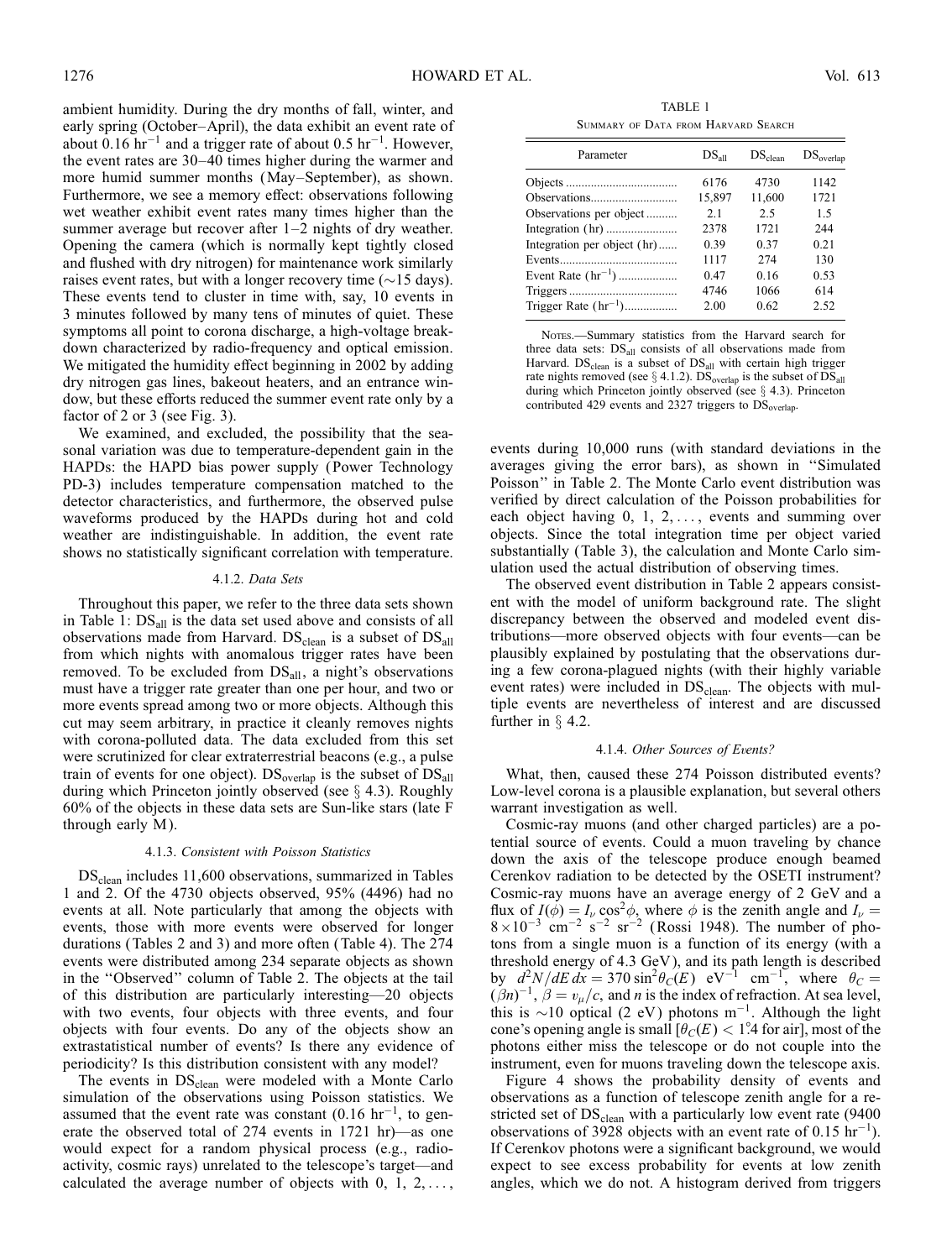|               |          | <b>OBJECTS</b>    |       | <b>OBSERVATIONS</b> |       | INTEGRATION TIME (hr) |                 |  |
|---------------|----------|-------------------|-------|---------------------|-------|-----------------------|-----------------|--|
| <b>EVENTS</b> | Observed | Simulated Poisson | Total | Per Object          | Total | Per Object            | EVENTS PER HOUR |  |
| 0             | 4496     | $4495 \pm 14$     | 9518  | 2.1                 | 1327  | 0.3                   | 0               |  |
|               | 206      | $207 \pm 14$      | 1378  | 6.7                 | 257   | 1.3                   | 0.80            |  |
|               | 20       | $21 \pm 4.4$      | 418   | 21                  | 75    | 3.8                   | 0.53            |  |
|               | 4        | $4.9 \pm 2.0$     | 81    | 20                  | 14    | 3.5                   | 0.86            |  |
|               | 4        | $1.5 \pm 1.1$     | 205   | 51                  | 48    | 12                    | 0.33            |  |
| $5+$          |          | $0.7 \pm 0.8$     |       | 0                   |       | $\theta$              | $\mathbf{0}$    |  |
| Total $(274)$ | 4730     | 4730              | 11600 | 2.5                 | 1721  | 0.37                  | 0.16            |  |

NOTES.—DS<sub>clean</sub> sorted by events per object. Note that 95% of the objects (4496/4730) do not have any events. The expected number of objects—derived from a calculation based entirely on the event rate and the distribution of integration times—correlates well with the actual number of events. Also note that both the number of observations and integration time per object is much higher for multiple-event objects, as one would expect for randomly distributed events.

(instead of events) from the same data set (not shown) is qualitatively similar. Thus, we conclude from both calculation and observation that Cerenkov flashes do not contribute events.

Another potential source of the residual events is energetic muons traveling through both HAPDs. Such muons would have energy sufficient to eject electrons from the photocathodes, which would be amplified and detected. However, it would require a lucky hit for a single muon to pass through both photodetectors: estimating the relevant detector cross sections to be  $0.25 \text{ cm}^2$ , a simple geometric calculation shows that muons traverse both detectors at a rate of  $\sim 10^{-5}$  s<sup>-1</sup>, or once every  $\sim$ 25 hr. We calculated the "detector zenith angle" (the angle between the vector connecting the two detectors and the zenith) for each observation to test for the excess events that would be expected at small zenith angles, owing to the  $\cos^2 \phi$  dependence of muon flux. Figure 5 shows the probabilities of events and observations as a function of the detector zenith angle for the same data set used for Figure 4. We see no evidence of excess events due to this mechanism. Using triggers instead of events in Figure 5 leads to a qualitatively similar histogram.

Cerenkov radiation from muons passing through the 25 mm-cube glass beam splitter is another potential source of events. For glass ( $n = 1.5$ ,  $\theta_C = 0.84$  rad),  $\sim 500$  visible-

TABLE 3 Distribution of Integration Times

|                                 |                |          | <b>EVENTS</b>            |                |      |  |  |  |
|---------------------------------|----------------|----------|--------------------------|----------------|------|--|--|--|
| <b>INTEGRATION</b><br>(minutes) | <b>OBJECTS</b> | $\Omega$ |                          | $\mathfrak{D}$ | $3+$ |  |  |  |
|                                 | 36             | 36       | $\Omega$                 | 0              | O    |  |  |  |
|                                 | 1207           | 1203     | $\overline{\mathcal{A}}$ | 0              | 0    |  |  |  |
|                                 | 1048           | 1027     | 2.1                      | 0              |      |  |  |  |
|                                 | 876            | 845      | 29                       | 2              |      |  |  |  |
|                                 | 821            | 783      | 36                       |                |      |  |  |  |
|                                 | 410            | 355      | 53                       |                |      |  |  |  |
| 64–127                          | 211            | 172      | 33                       | 6              | 0    |  |  |  |
|                                 | 83             | 61       | 19                       | 3              |      |  |  |  |
|                                 | 27             | 14       | 6                        | 4              |      |  |  |  |
| $512+$                          |                | $\Omega$ | 5                        | 3              |      |  |  |  |

Nores.—Distribution of integration times in DS<sub>clean</sub>. Note that on average the objects with multiple events were observed for longer than those objects with zero or one event.

wavelength photons are produced per muon per cm traveled. It would require a lucky hit to deliver photons from the beam splitter to both detectors, but it seems plausible that this scenario could produce events. Scintillation in the beam splitter glass from muons or radioactive decay products is unlikely to trigger an event due to the small size of the beam splitter and the low scintillation yield of glass. Muon capture in the beam splitter (where it would energetically decay) is unlikely given the low capture cross section and small beam splitter size. To test these beam splitter scenarios, however, we temporarily replaced the cubical beam splitter with a thin (1 mm) coated plate beam splitter. During several nights of tests, we observed no statistically significant change in event rate.

The Cerenkov radiation and scintillation scenarios described above, as well as other potential backgrounds, are discussed in Howard & Horowitz (2001).

# 4.2. Interesting Objects and Reobservations

Tables 5 and 6 show the objects that have two or more events in DS<sub>clean</sub>, their observing and event/trigger statistics, and astronomical information. We examined the observational histories of these objects for indications that the events from one or more of them was due to intentional extraterrestrial communication—an extrastatistical number of events, a clustering of an object's events in one night's observations, or simultaneous event detection at Harvard and Princeton. Objects with any of these characteristics were concurrently reobserved by Harvard and Princeton (''Reobservations'' in Table 5). These reobservations are not included in the three data sets in Table 1.

TABLE 4 DISTRIBUTION OF OBSERVATIONS

| Observations | Objects | Events |
|--------------|---------|--------|
|              | 3223    | 65     |
|              | 767     | 51     |
|              | 437     | 55     |
|              | 239     | 46     |
|              | 42      | 19     |
|              | 19      | 35     |
|              |         |        |

NOTE.-Summary of the distributions of events and objects from observations in  $DS<sub>clean</sub>$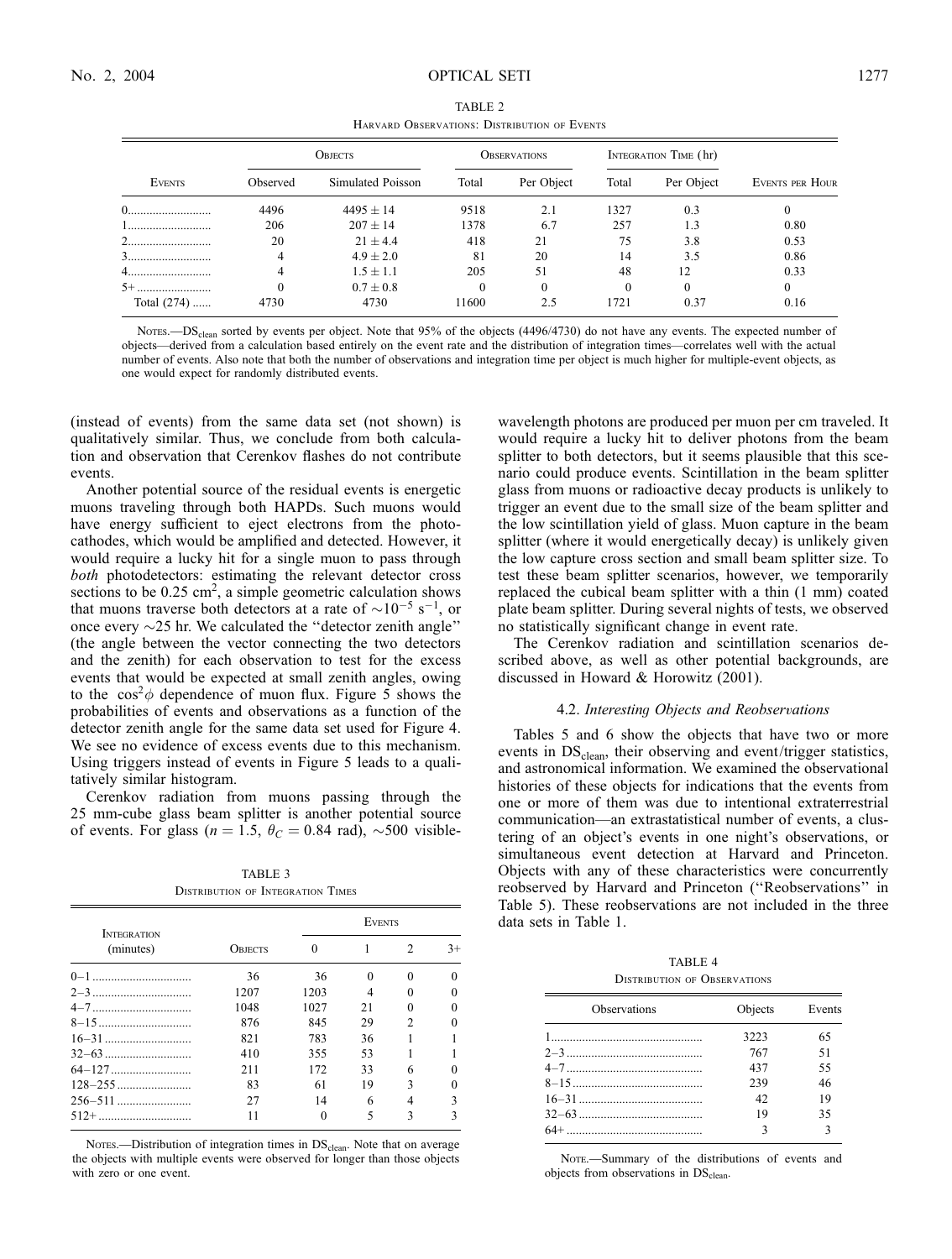

FIG. 4.—Histogram of the probability of events (solid) and observations (dashed) at Harvard as a function of the telescope zenith angle for a restricted set of  $DS<sub>clean</sub>$ . If a significant fraction of the events in this data set were due to Cerenkov radiation from muons traveling down the line of sight of the telescope, then the probability of events would be concentrated at small telescope zenith angles.

Note that many of the objects in Tables 5 and 6 ( particularly those with three and four events) were observed often and have long total observation times, typically because they are suspected short-period binaries or are variable on short timescales. These objects are therefore deemed less likely hosts for intelligent civilizations. Although many Sun-like stars were observed  $(\sim 60\%$  of the objects and observation time in  $DS<sub>clean</sub>$ , few are represented in Tables 5 and 6, because they had less observing time per object; that is, Tables 5 and 6 select for objects with long total observing times, which tend not to be Sun-like. Nevertheless, given the consequences of a confirmed nanosecond pulse, a careful analysis is warranted.

## 4.2.1. HD 220077

The three triggers (all events) recorded by HD 220077 on 2000 November 4 warrant the greatest attention.<sup>16</sup> The three events were recorded during 10 minutes spread over five observations. The experiment ran for only 46 minutes that night, and none of the 10 other objects registered an event (although two triggered), as shown in Figure 6. Although this night was the first time the experiment had run in 25 days, and it did not run during the five nights following, all diagnostic data (count rates, temperature, weather, etc.) appear normal. The event rates during autumn of 2000 were relatively low  $(\sim 0.15 - 0.20$  hr<sup>-1</sup>).

The time differences between successive events ( $\tau_1 = 914$  s and  $\tau_2 = 289$  s) do not appear to be part of a (perhaps



Fig. 5.—Histogram of the probability density of events (solid) and observations (*dashed*) at Harvard as a function of the "detector zenith angle"—the angle between the vector connecting the two detectors and the zenith—for a restricted set of DS<sub>clean</sub>. If a significant fraction of the events in this data set were due to muons passing through both detectors, then the probability of events would be concentrated at small detector zenith angles.

incompletely sampled) regular pattern:  $\tau_1/\tau_2 \neq n/m$  for small integers n and m (which we call the ''Rational Period Test''), even when allowing for the  $\pm 1$  s clock accuracy in 1999 ( before the GPS clock was added).

As shown in Table 7, HD 220077 was observed 15 times over 50 minutes in DS<sub>all</sub>. One additional event was recorded on 2003 July 15 (in  $DS_{\text{all}}$ , but not  $DS_{\text{clean}}$ ), however the trigger and event rates were both elevated that night. This object was jointly reobserved by Harvard and Princeton for 99 minutes and no events or triggers were seen at Harvard.

In general, one can calculate the Poisson probability of recording no events in reobservations of a given duration, assuming that an event rate from previous observations should apply. We calculate two such ''reobservation probabilities,"  $p_{r_1}$  and  $p_{r_2}$ , using the event rates for HD 220077 from 2000 November 4 ( $r_1 = 0.33$  minute<sup>-1</sup>), and for all observations of HD 220077 in  $DS<sub>clean</sub>$  ( $r<sub>2</sub> = 0.14$  minute<sup>-1</sup>), respectively, and the reobservation times listed in Table 5. Although instructive,  $p_{r_1} \sim 10^{-14}$  and  $p_{r_2} \sim 10^{-6}$  are probably unrealistically low since an event rate is poorly defined by so few events—a constant rate may not even be an accurate characterization of a process with such limited statistics. Nevertheless, it remains unlikely that a natural or artificial source would produce three events in 10 minutes, and then no events for nearly 10 times as long. We conclude that the events in question were probably a statistical fluctuation of background processes. The strength of this conclusion is limited, however, given the modest time spent reobserving. Additional reobservations (for, say, tens of hours) could test this conclusion.

HD 220077 is an F7 V dwarf with a visual companion  $0.25$  mag fainter at a separation of 0.  $23$ . The 38 CfA radial velocities for the composite light of both stars show a hint of a slow drift over the observed span of 4147 days, which supports

 $16$  We use Universal Time (UT), and star names from the CfA Digital Speedometer surveys, which in some cases are not in common use. Other names for objects (such as Henry Draper or Hipparcos numbers) and celestial coordinates are given in Table 6.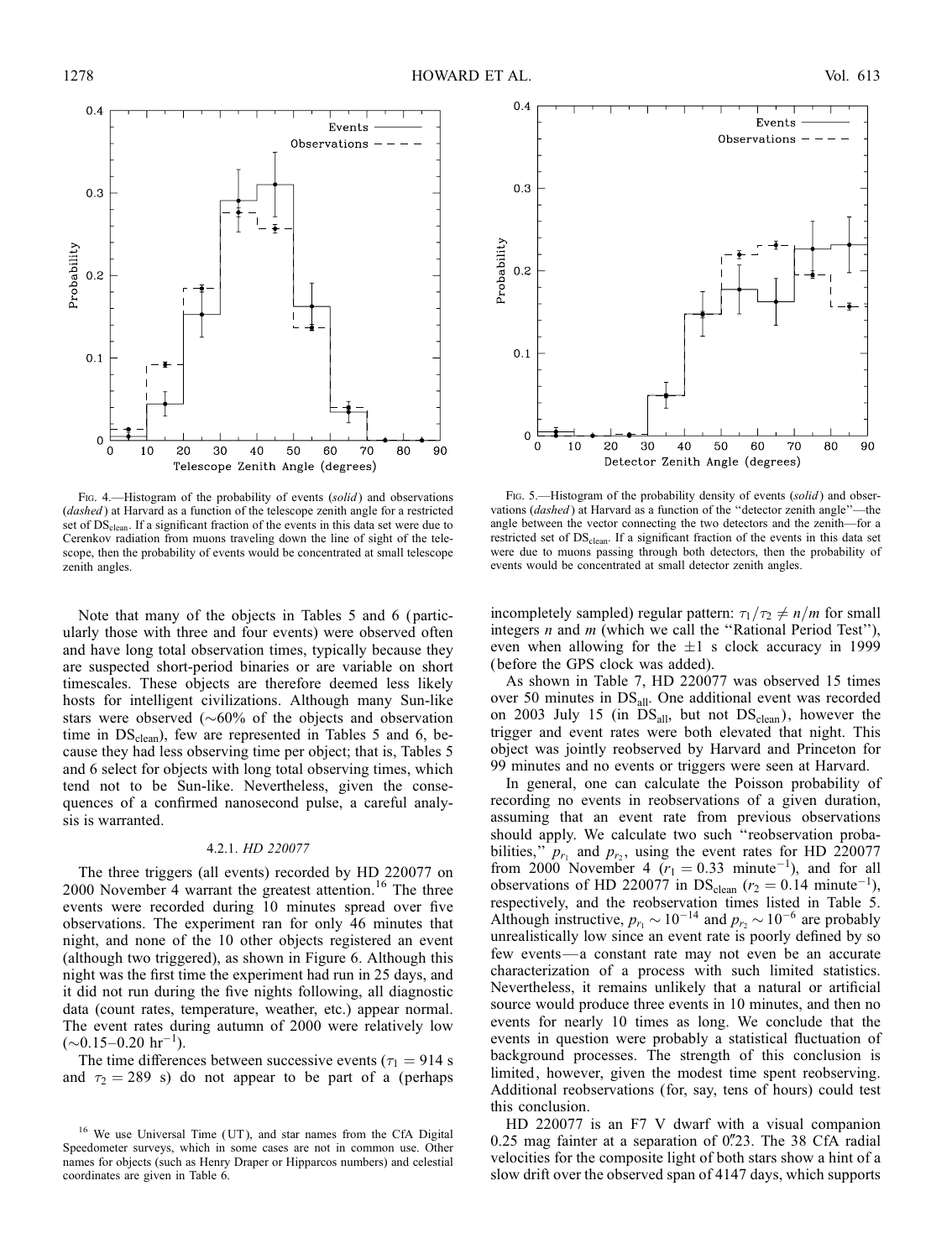TABLE 5 INTERESTING OBJECTS IN DS<sub>clean</sub>: OBSERVING STATISTICS

|                      |                |                          |    | <b>REOBSERVATIONS</b> |       |                                                             |          |          |           |              |              |  |
|----------------------|----------------|--------------------------|----|-----------------------|-------|-------------------------------------------------------------|----------|----------|-----------|--------------|--------------|--|
| Овлест               | Events         | Triggers<br>Observations |    | Hours                 | Rate  | Multiple Events/Triggers? Veto? (E/T) Hours Events Triggers |          |          |           |              | Observations |  |
|                      | $\overline{4}$ | 7                        | 52 | 13.3                  | 0.30  | $\cdots$                                                    | 0/1      | $\cdots$ | $\cdots$  | $\cdots$     | .            |  |
|                      | 4              | 10                       | 59 | 7.6                   | 0.53  | .                                                           | $\cdots$ | $\cdots$ | .         | .            | .            |  |
|                      | 4              | 7                        | 54 | 15.6                  | 0.26  | $\cdots$                                                    | 0/0      | $\cdots$ | .         | .            | .            |  |
|                      | 4              | 8                        | 40 | 11.7                  | 0.34  | $\cdots$                                                    | .        | $\cdots$ | $\cdots$  | .            | .            |  |
|                      | 3              | 16                       | 40 | 4.4                   | 0.68  | 2/3 on 2002 Nov 8                                           | .        | 1.0      | -1        | 4            | 3            |  |
| DU Leo               | 3              | 8                        | 27 | 8.3                   | 0.36  | 3/7 on 1999 May 31                                          | .        | 2.2      | $\Omega$  | $\Omega$     |              |  |
| HD 220077            | 3              | 3                        | 9  | 0.3                   | 8.82  | 3/3 on 2000 Nov 4                                           | .        | 1.7      | $\Omega$  | $\Omega$     | 6            |  |
| LSR2-1471            | 3              | 3                        | 5  | 1.0                   | 3.11  | .                                                           | .        | $\cdots$ | $\cdots$  | $\cdots$     | .            |  |
| $BD+18^{\circ} 2930$ | $\overline{2}$ | $\overline{2}$           |    | 0.3                   | 6.00  | 2/2 on 1999 Feb 15                                          | .        | 1.7      | $\Omega$  | $\mathbf{0}$ | 5            |  |
|                      | $\overline{2}$ | $\overline{2}$           | 8  | 2.0                   | 1.01  | $\cdots$                                                    | .        | $\cdots$ | $\cdots$  | $\cdots$     | .            |  |
|                      | $\overline{2}$ | 4                        | 14 | 1.2                   | 1.70  | $\cdots$                                                    | 0/2      | $\cdots$ | $\cdots$  | $\cdots$     | $\cdots$     |  |
| BD+61° 1045          | $\overline{2}$ | $\overline{2}$           | 6  | 1.6                   | 1.23  | $\cdot$                                                     | .        | $\cdots$ | $\cdots$  | $\cdots$     | $\cdots$     |  |
|                      | $\overline{2}$ | 8                        | 37 | 5.4                   | 0.37  | $\cdots$                                                    | $\cdots$ | .        | .         | $\cdots$     | $\cdots$     |  |
| EU Del               | $\overline{c}$ | 9                        | 72 | 7.1                   | 0.28  | $\cdots$                                                    | 1/2      | $\cdots$ | $\cdots$  | $\cdots$     | .            |  |
| G65-43               | $\overline{c}$ | $\overline{2}$           | 7  | 1.9                   | 1.05  | .                                                           | .        | $\cdots$ | $\cdots$  | $\cdots$     | $\cdots$     |  |
| HD 32306             | $\overline{c}$ | 3                        | 8  | 2.5                   | 0.80  | $\cdots$                                                    | 0/0      | $\cdots$ | $\cdots$  | .            | $\cdots$     |  |
|                      | $\overline{2}$ | 4                        | 18 | 4.4                   | 0.45  | .                                                           | $\cdots$ | $\cdots$ | $\cdots$  | $\cdots$     | $\cdots$     |  |
| HD 72746             | $\overline{2}$ | 3                        | 4  | 1.2                   | 1.62  | 2/3 on 1998 Dec 27                                          | 0/0      | 3.0      | 1         | 2            | 9            |  |
| HD 86579             | $\overline{c}$ | 4                        | 8  | 2.6                   | 0.75  | $\cdots$                                                    | 0/1      | $\cdots$ | $\cdots$  | .            | .            |  |
| HD 94292             | $\overline{2}$ | 8                        | 26 | 5.4                   | 0.37  | .                                                           | 1/5      | $\cdots$ | .         | .            | .            |  |
|                      | $\overline{2}$ | 7                        | 58 | 10.6                  | 0.20  | $\cdots$                                                    | .        | $\cdots$ | $\cdots$  | $\cdots$     | $\cdots$     |  |
| HD 18884             | $\overline{2}$ | 5                        | 3  | 0.1                   | 14.49 | $\cdots$                                                    | $\cdots$ | $\cdots$ | $\ddotsc$ | .            | .            |  |
| HD 40084             | 2              | 4                        | 13 | 3.1                   | 0.64  | $\cdots$                                                    | 0/0      | $\cdots$ | $\cdots$  | $\cdots$     | $\cdots$     |  |
|                      | $\overline{2}$ | 2                        |    | 0.1                   | 14.97 | 2/2 on 2000 Dec 27                                          | $\cdots$ | 2.5      | 1         | 2            | 10           |  |
| RT Lac               | $\overline{2}$ | 7                        | 42 | 12.7                  | 0.16  | .                                                           | 0/1      | $\cdots$ | $\cdots$  | .            | .            |  |
| Serge 3151           | $\overline{2}$ | 3                        | 3  | 0.9                   | 2.26  | .                                                           | 1/1      | $\cdots$ | .         | $\cdots$     | .            |  |
| TV Psc               | $\overline{2}$ | 4                        | 38 | 2.0                   | 1.01  | .                                                           | 0/0      | $\cdots$ | $\cdots$  | .            | $\cdots$     |  |
| UU Her               | $\overline{2}$ | 7                        | 51 | 10.5                  | 0.19  | $\cdots$                                                    | 1/2      | $\cdots$ | $\cdots$  | $\cdots$     | $\cdots$     |  |

Notes.—Objects with two or more events in DS<sub>clean</sub> listed with their observing statistics (number of events, triggers, observations, hours of cumulative observation, event rate in  $hr^{-1}$ ), nights with multiple events/triggers from one object (a dash indicates all events occurred on separate nights), and the number of events/triggers that were vetoed (not observed) by Princeton during concurrent observations (a dash indicates no concurrent observations in DS<sub>clean</sub>). Statistics from the Harvard instrument for joint Harvard/ Princeton reobservations are listed in the four rightmost columns (which occurred after November 2003 and are not in DS<sub>all</sub>; a dash indicates no reobservations). No simultaneous Harvard/Princeton triggers were recorded during the reobservations. Table 6 lists coordinates and descriptions for these objects.

the idea that the two stars are a physical pair in orbit (for which their separation would be  $\geq$ 17.6 AU).

# 4.2.2. Other Objects

No other object in Tables 5 and 6 displayed the extrastatistical properties of HD 220077. Several objects had long total observation times and are probably explained as statistical fluctuations in a constant background of Poisson-distributed events.

The six objects with multiple events in one night were deemed the most interesting and were reobserved for 1–3 hr. Although some events and triggers were recorded at Harvard during the joint reobservations, none of them were simultaneously seen at Princeton.

Of note in the reobserved group is DU Leo, which recorded three events and seven triggers in 40 minutes over two observations on 1999 May 30. Although this night was included in DS<sub>clean</sub>, it is worth noting that the 1999 season of corona discharge, with its attendant high event and trigger rates ( Fig. 3), had begun a few days earlier. We find no set of triggers from DU Leo (or any other object) that passes the Rational Period test. Taking  $r_1 = 0.075$  minute<sup>-1</sup> and  $r_2 =$  $0.006$  minute<sup>-1</sup>, the reobservation probabilities for this object are  $p_{r_1} \sim 10^{-4}$  and  $p_{r_2} \sim 0.5$ .

The properties of many of the objects in Tables 5 and 6 (supergiants, multiple systems) make them less likely sites for Earth-like life. None of them are members of the Habitable Catalog (Turnbull & Tarter 2003), a catalog of  $\sim$ 17,000 potentially habitable stars from the  $\sim$ 120,000 star Hipparcos catalog (Perryman 1997).

# 4.2.3. Conclusions from Harvard Observations

Based on the Harvard observations and reobservations, our conclusion is this: given the low event rates and corresponding small-number statistics, we have found no evidence of clustering or periodicity from any candidate star, and the events are distributed impartially among the targets. There is additionally no correlation of event rate with stellar magnitude, confirming the conclusion that Poisson doubly coincident ''accidentals'' do not contribute candidate events at ordinary single-photon count rates. Reobservations of those objects with multiple events in one night did not reveal sources of optical flashes. From the results so far, therefore, we conclude that we have found no evidence for pulsed optical beacons from extraterrestrial civilizations.

In considering this conclusion, one must keep in mind the possibility that a transmitting civilization might choose to send a solitary pulse, or, equivalently for our observational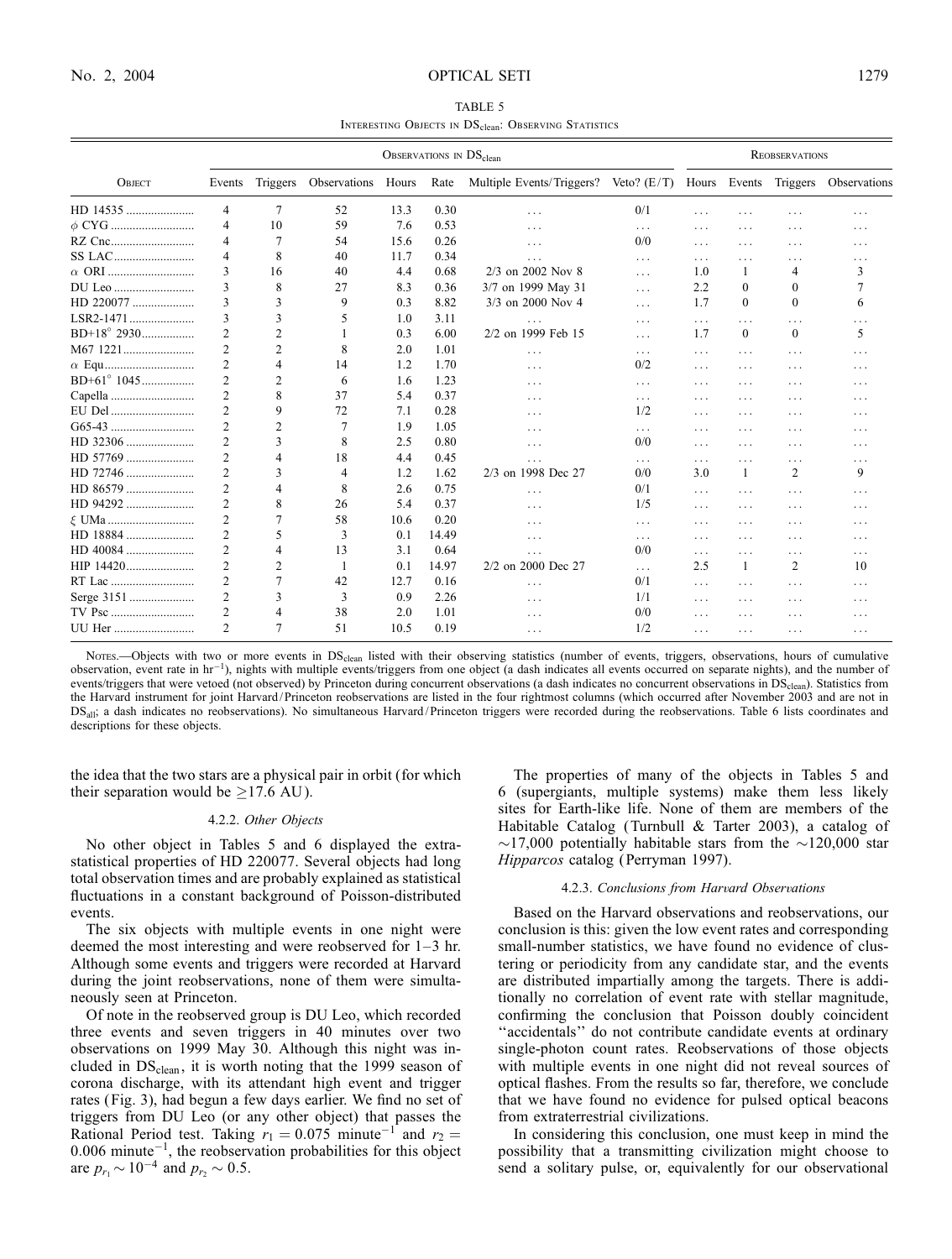| TABLE 6                                                              |  |
|----------------------------------------------------------------------|--|
| INTERESTING OBJECTS IN DS <sub>clean</sub> -ASTRONOMICAL INFORMATION |  |

| Name | Other Name        | R.A.      | Decl.       | Visual Mag.    | Parallax<br>(mas)        | Description                                    |
|------|-------------------|-----------|-------------|----------------|--------------------------|------------------------------------------------|
|      | HIP 11098         | 2 2 2 5 3 | $+57$ 14 43 | 8              | 0.37(0.88)               | A2 Ia—supergiant, variable                     |
|      | HD 185734         | 19 39 23  | $+300912$   | 5              | 13.00(0.59)              | K0 III—binary, 433 day period                  |
|      | HD 73343          | 8 39 09   | $+31$ 47 44 | 9              | 3.25(1.56)               | cool Algol binary, 21 day period               |
|      | HIP 108981        | 22 04 42  | $+46$ 25 38 | 10             | 1.13(1.39)               | triple, 14.4 and 678 day periods               |
|      | HD 39801          | 5 5 5 10  | $+7$ 24 25  | 1              | 7.73(1.64)               | M2 Ib—supergiant, variable                     |
|      | HD 84207          | 9 44 11   | $+25$ 21 11 | 10             |                          | G0 V-binary, 1.37 day period                   |
|      | HIP 115279        | 23 20 53  | $+16$ 42 39 | 9              | 13.07(1.51)              | F7 V—visual binary, $0\rlap.{''}23$ separation |
|      | GSC 03600-00123   | 21 09 53  | $+504918$   | 11             |                          | G0 V-binary, 210 day period                    |
|      | GSC 03598-00615   | 14 46 57  | $+18$ 18 00 | 9              |                          | G8 V                                           |
|      | GSC 01481-00366   | 8 51 44   | $+11$ 44 26 | 11             | $\overline{\phantom{m}}$ | K1 III-binary, 6394 day period                 |
|      | HD 202448         | 21 15 49  | $+5$ 14 52  | $\overline{4}$ | 17.51(0.89)              | G0 III and A—binary, 99 day period             |
|      | HD 70050          | 8 2 3 1 6 | $+61$ 27 38 | 8              | 3.88(0.95)               | G2 V-binary, 14.35 day period                  |
|      | HD 34029          | 5 16 41   | $+455953$   | $\theta$       | 77.29 (0.89)             | G5 III-binary, 104 day period                  |
|      | HD 196610         | 20 37 55  | $+18$ 16 07 | 6              | 9.16(0.99)               | M6 III-semiregular variable                    |
|      | <b>HIP 69893A</b> | 14 18 12  | $+12$ 44 29 | 11             | 14.24 (2.92)             | K3 V-binary, 4837 day period                   |
|      | HIP 23422         | 5 02 01   | $-53004$    | 7              | 8.40 (0.84)              | F5 V—binary, 794 day period                    |
|      | HIP 35919         | 7 24 17   | $+36$ 18 39 | $\overline{7}$ | 8.01(1.18)               | F5 V—triple, 1.5 day inner period              |
|      | HIP 42037         | 8 34 09   | $-95710$    | 8              | 11.22(1.11)              | F2 V—visual binary, $0\rlap.{''}21$ separation |
|      | HIP 48963         | 9 59 19   | $-30430$    | 7              | 7.57(1.02)               | F5 V-binary, 2729 day period                   |
|      | HD 53212          | 10 53 02  | $+4$ 57 43  | 8              | 13.02 (0.92)             | G5 V-double-lined binary                       |
|      | HD 98230/98231    | 11 18 11  | $+31$ 31 45 | $\overline{4}$ |                          | F and G dwarf—quadruple                        |
|      | HIP 14135         | 3 02 17   | $+40523$    | 3              | 14.82(0.83)              | M2 III-low-level variable                      |
|      | HIP 28343         | 5 59 22   | $+495528$   | 6              | 2.90(0.79)               | G5 III—binary, 219 day period                  |
|      | HD 232747         | 3 06 11   | $+510606$   | 10             | 14.64 (1.79)             | K <sub>0</sub> V                               |
|      | HD 209318         | 22 01 31  | $+43$ 53 26 | 9              | 5.19(1.05)               | RS CVn binary, 5 day period                    |
|      | GSC 03598-00615   | 21 23 52  | $+490737$   | 11             | $\overline{\phantom{a}}$ | G0 V—spectroscopic binary                      |
|      | HD 2411           | 0 28 03   | $+175335$   | 5              | 6.65(0.78)               | M3 III—semiregular variable                    |
|      | HIP 81272         | 16 35 57  | $+375802$   | 8              | $-0.15(0.91)$            | F2 Ib—semiregular variable                     |

Notes.—Right ascension (in hours, minutes, seconds; J2000.0), declination (in degrees, minutes, seconds), visual magnitude, parallax (mas, with uncertainties in brackets), and spectral types for the objects in Table 5. Information was not available where dashes are present.

protocol, a pulse repetition rate less than, say, once per hour. To put it another way, what do you do with isolated nonrepeating events—particularly when any one of them, if authentic, would constitute the greatest discovery in the history of humankind? You find a better way to do the experiment. It was this motivation that led to the construction of the Princeton experiment in 2001, and to the two years of joint observations, which are discussed below.

### 4.3. Synchronized Observations with Princeton

Given our current background level of roughly one event per night of observation with the Harvard instrument, a single optical pulse from an extraterrestrial civilization would likely be dismissed as a background event. To attract attention, the signal would have to consist of a succession of pulses from a source candidate, perhaps exhibiting nonrandom arrival times. As we remarked above, we recognize that this is a shortcoming of the experiment—we may miss a true pulsed beacon.

To address this problem, we duplicated the detector system at the 0.9 m Cassegrain at the Fitz-Randolph Observatory in Princeton, New Jersey. Since 2001 November, this telescope has followed the Harvard telescope through its nightly observing programs, synchronized via the internet. Given that the baseline between observatories is  $L/c = T \approx 1.6$  ms of light-time, the absolute timing precision of 0.1  $\mu$ s permits us not only to identify approximate coincidences; it further defines an error band in the sky whose width is of order  $\Delta\theta \approx \Delta\tau/T = 12''$ . This is comparable to the observed target field, set by the focal plane aperture stop. Thus, with good

accuracy we can verify that a candidate two-observatory coincident event is consistent with the observing geometry.

To see how effective such a scheme is in eliminating uncorrelated events at the two observatories, imagine an event rate  $r_e = 1 \text{ hr}^{-1}$  at each observatory and let us require that each candidate event pair (between the two observatories) be within a broad time window of, say,  $\Delta T = 1$  ms to be considered a confirmed detection (recall that our GPS-derived timing accuracy is in fact 4 orders of magnitude better). Then the combined background rate due to "pileup" is  $r_{\text{both}} =$  $r_e^2 \Delta T = 3 \times 10^{-7}$  events hr<sup>-1</sup>, or one event every 3 million observing hours. With such a low background rate, we would have to examine seriously the astrophysical and extraterrestrial significance of even a single coincidence at the two observatories.

While the Princeton observatory provides excellent positive confirmation (simultaneous events would be believed with high confidence), we have less confidence in negative confirmation (vetos), particularly of low-amplitude events. Sensitivity varies at the two sites due to nonuniform photodetector gain, electronic gain, and environmental factors (e.g., thin clouds at one observatory). These caveats apply most strongly to low-amplitude signals; large pulses observed at Harvard should also be seen at Princeton.<sup>17</sup>

 $17$  The effect of deadtime following corona-induced triggers is insignificant even under poor conditions ( $\sim$ 50 corona triggers per hour) the probability of missing a confirming event is  $\leq 10^{-3}$ .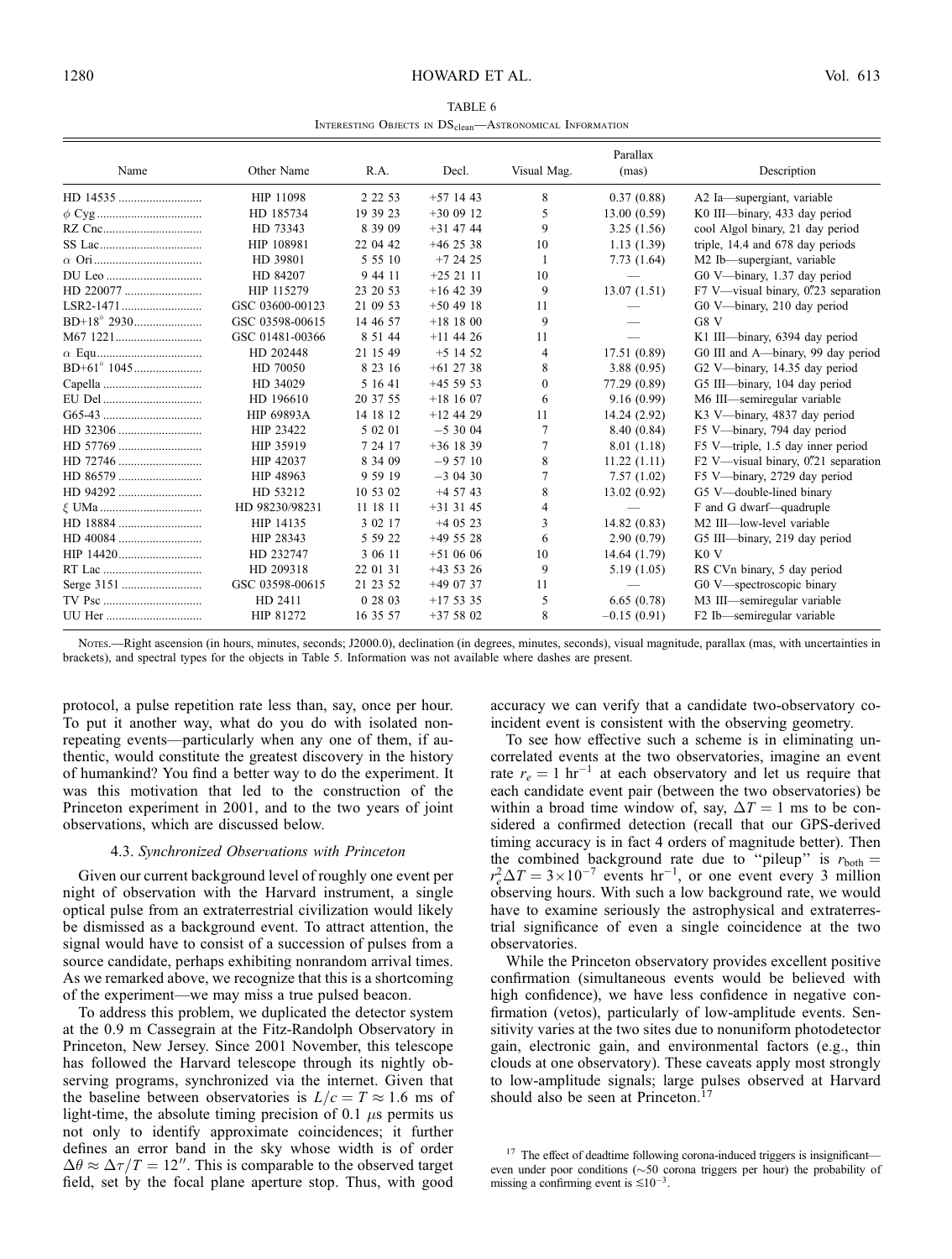

FIG. 6.—Observations on the night of 2000 November 4 beginning at 05:43:53 UT at Harvard. The boxes indicate observation intervals of objects listed below. Events (solid lines) and nonevent triggers (dashed lines) are shown above the observations with timestamps labeled. Note that all three events occurred during observations of HD 220077; two triggers that did not meet event criteria were recorded on other objects ( HD 203940 and HD 217014). All observations are in  $DS<sub>clean</sub>$ , but not in  $DS<sub>overallan</sub>$ . (These observations are atypically short and sparse; see Fig. 7 for a typical night's observations.)

Table 1 summarizes the Princeton observations that coincided with 1721 Harvard observations of 1142 objects totaling 244 hr of observation ( $DS<sub>overlap</sub>$ ). During these observations, Princeton recorded 2327 triggers and 429 events, while Harvard recorded 614 triggers and 130 events (106 triggers and 17 events in  $DS<sub>clean</sub>$ ). The somewhat lower signal thresholds on the Princeton instrument, as well as higher corona rates, may account for the higher trigger and event rates at Princeton.

#### 4.3.1. HIP 107395

During synchronized observations from 2001 November 17 onward, only one pair of triggers was recorded with arrival times that are consistent with an extraterrestrial or astrophysical optical pulse arriving at the geographically separated observatories. On 2003 September 17, during a joint observation of HIP 107395, Harvard recorded a trigger at 06:52:16.944 UT and Princeton recorded one at 06:52:16.943 UT (computer clock times). Unfortunately, the GPS clock at Princeton (with 0.1  $\mu$ s accuracy) was not working for a few months around this date. Thus, unambiguous identification of an astrophysical or extraterrestrial pulse from HIP 107395 is not possible. Since the computer clock times are only accurate to  $\sim$  50 ms, there is roughly a 2% chance that the triggers actually occurred within  $\pm 1$  ms of each other; the millisecond alignment may have been the work of chance. Although there are several other reasons to dismiss these as background triggers serendipitously recorded 1 ms apart (described below), it is worth noting that this is the only trigger pair whose arrival times are consistent with a single pulse arriving at both observatories. No other trigger pair arrived with a time separation of less than 0.3 s.

As shown in Figure 7, the trigger rates at Harvard and Princeton were both elevated on 2003 September 17. Harvard recorded 23 triggers and two events during 32 observations of 25 objects over 6.1 observing hours that night, while Princeton recorded 315 triggers and 64 events during 15 observations of 15 objects over 3.5 observing hours.<sup>18</sup> During the 20 minute observation of HIP 107395, Harvard recorded five triggers and zero events. Princeton observed HIP 107395 for 26.4 minutes (completely covering the Harvard observation) and recorded 32 triggers and 10 events (eight triggers occurred before Harvard was observing).

The probability of any pair of triggers randomly occurring within  $\pm 1$  ms during the observation of HIP 107395 can be estimated as  $p_{1ms} = r_H r_P \tau_{\text{coinc}} T_{\text{obsv}} = 3 \times 10^{-5}$ , where  $r_H =$ 15 hr<sup>-1</sup> and  $r_P = 72$  hr<sup>-1</sup> are the trigger rates at Harvard and Princeton during the  $T_{\text{obsv}} = 20$  minute observation, and  $\tau_{\text{coinc}} = 1$  ms is the coincidence window. Of the 1123 observations in  $DS_{\text{overlap}}$ , the observation of HIP 107395 on 2003 September 17 has the fifth largest  $p_{1ms}$  (because of high  $r_H$ ,  $r_P$ ). The probabilities from all observations can be combined to give the probability of one or more of those observations having a pair of triggers with in  $\pm 1$  ms:  $p_{all} = 1 - \prod (1$  $p_{1\text{ms}} = 2 \times 10^{-3}$ , where the product is over the observations in DS<sub>overlap</sub>.

We considered the possibility that the inaccuracies in the Harvard and Princeton computer clocks were temporally correlated, for example, because the computer clocks are disciplined by identical computer programs and GPS clocks. A comparison of these inaccuracies during normal GPS functioning for Harvard and Princeton events that occurred even within 1 minute of each other revealed no such correlation.

It is worth noting that not only was this night's data excluded from DS<sub>clean</sub>, but furthermore that neither trigger qualified as an event. The Harvard trigger failed because the pulse recorded in one detector was 4 ns long, while the pulse in the other detector was longer than the MTD-135 observation window of 300 ns. The Princeton trigger failed because of an amplitude

<sup>&</sup>lt;sup>18</sup> These anomalously high rates are consistent with corona discharge; all observations on 2003 September 17 from Harvard were thus excluded from  $DS<sub>clean</sub>$  by the algorithm described in  $\S$  4.1.2.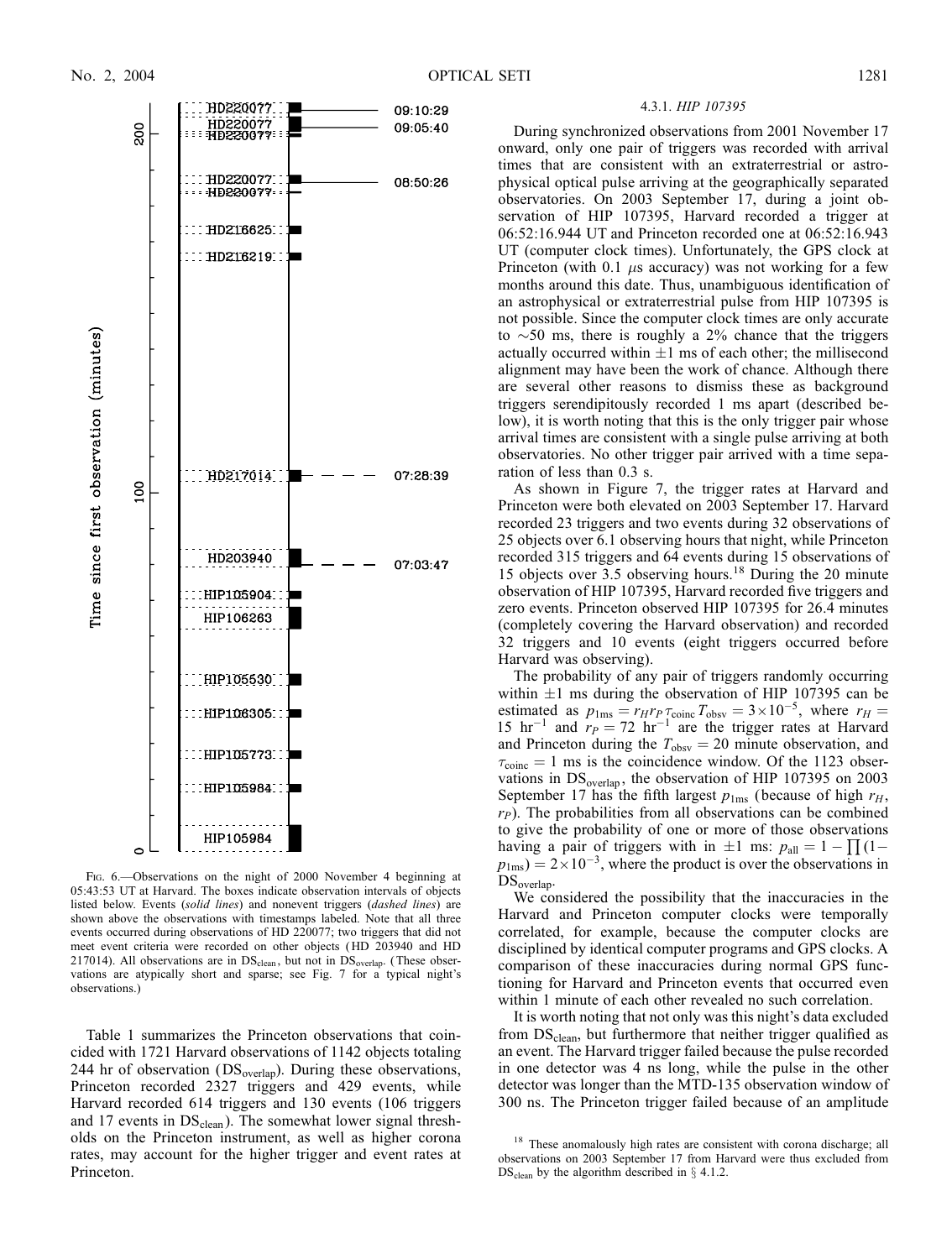| TABLE 7                   |
|---------------------------|
| OBSERVATIONS OF HD 220077 |

|             |                   |                     |                       |              | HD 220077 |          |          |         | <b>OTHER OBJECTS</b> |         |          |          |  |
|-------------|-------------------|---------------------|-----------------------|--------------|-----------|----------|----------|---------|----------------------|---------|----------|----------|--|
| DATE        | DS <sub>all</sub> | DS <sub>clean</sub> | $DS_{\text{overlap}}$ | Observations | Minutes   | Events   | Triggers | Objects | Observations         | Minutes | Events   | Triggers |  |
| 2000 Nov 4  | yes               | yes                 | $\cdots$              |              | 10        | 3        | 3        | 10      | 11                   | 36      | $\theta$ |          |  |
| 2000 Nov 18 | yes               | yes                 | $\cdots$              |              | 6         | 0        | $\Omega$ | 44      | 49                   | 358     |          |          |  |
| 2001 Jan 26 | yes               | yes                 | $\cdots$              |              |           |          |          | 52      | 57                   | 399     | $\Omega$ |          |  |
| 2002 Jul 7  | yes               | $\cdots$            | $\cdots$              |              |           |          |          | 19      | 23                   | 255     |          | 14       |  |
| 2002 Sep 13 | yes               | $\cdots$            | $\cdots$              |              |           | 0        | $\Omega$ | 33      | 34                   | 365     | 2        | 10       |  |
| 2002 Oct 21 | yes               | $\cdots$            | $\cdots$              |              |           |          | $\Omega$ | 45      | 51                   | 410     |          |          |  |
| 2003 Jan 15 | yes               | yes                 | $\cdots$              |              |           |          |          | 22      | 29                   | 329     | $\Omega$ |          |  |
| 2003 Jul 16 | yes               | $\cdots$            | $\cdots$              |              |           |          |          | 19      | 23                   | 284     |          |          |  |
| 2003 Aug 21 | yes               | $\cdots$            | yes                   |              |           |          |          | 28      | 29                   | 205     |          | 27       |  |
| 2003 Sep 30 | yes               | $\cdots$            | $\cdots$              |              |           |          |          | 29      | 37                   | 282     | 6        | 14       |  |
| 2004 Feb 12 |                   |                     |                       |              | 61        |          |          | 38      | 45                   | 408     |          |          |  |
| 2004 Feb 14 |                   |                     |                       |              | 38        | $\theta$ | $\theta$ | 20      | 30                   | 413     |          |          |  |

Notes.—Observations of HD 220077. Columns detail the number of observations, the observation duration in minutes, and the number of events and triggers for HD 220077 and other objects observed that night. The data sets that each observation belongs to are labeled with ''yes.'' Observations on 2004 February 12 and 14 were reobservations with Princeton after the closing date of the three listed data sets. Note that HD 220077 had three events, and no nonevent triggers, on 2000 November 4.

mismatch in the two detectors (first and fourth thresholds exceeded). These are both symptoms of corona discharge.

Although the trigger timings are consistent with an astrophysical or extraterrestrial optical pulse, we believe that random coincident background noise is a far more likely explanation. The lack of confirmatory GPS timing, the higher trigger rates on 2003 September 17, and the triggers' failure to meet event criteria all contribute to this conclusion. Extraordinary claims require extraordinary evidence, which is lacking here.

Nevertheless, even the remote possibility of a worldchanging discovery warrants significant reobservations. Over three nights (2003 November 25, 2003 December 2–3), we conducted seven joint reobservations of HIP 107395 (with GPS restored) for a total of 140 additional minutes. No triggers were recorded at Harvard, while Princeton recorded one trigger and no events on 2003 December 2.

The implications of this null confirmation depend on hypothetical source scenarios: if we assume a 50% probability of detecting a pulse during the initial 20 minute observation of HIP 107395 on 2003 September 17 (that is, a signal repetition rate of 1.5  $\text{hr}^{-1}$ ), then the probability of *not* detecting a pulse in the following seven 20 minute observations is  $1/2^7 \approx 10^{-2}$ . If we assume (rather unrealistically) that we had a 50% probability of detecting a pulse from *any* object during the 162 hr of joint observations (that is, a rate of  $3.1 \times 10^{-3}$  hr<sup>-1</sup>), then the probability of not detecting a pulse in the following seven 20-minute observations is  $\sim 0.993$ . Thus, if the signal repeats often, the reobservations reinforce our belief that background noise caused the 1 ms trigger pair. If the beacon is broadcast infrequently, the reobservations tell us little.

 $\text{HIP}$  107395 (R.A. = 21<sup>h</sup>45<sup>m</sup>10<sup>s</sup>; decl. = -0°30′30′′; J2000.0) is an 11th visual magnitude late K dwarf with a parallax of 17.55  $\pm$  2.85 mas (implying a range of  $\sim$ 60 pc). It is being surveyed for radial velocity companions for next generation microwave SETI. HIP 107395 is also a member of the Habitable Catalog (Turnbull & Tarter 2003).

#### 4.4. Implications

The foregoing results can be summarized as follows.

1.—The Harvard instrument made 15,897 observations of 6176 stars totaling 2378 hr. During these observations  $(DS_{all})$  it

detected 4746 triggers with a subset of 1117 events. When we remove the observations characterized by humidity-induced corona with ( $DS<sub>clean</sub>$ ), we are left with 11,600 observations of 4730 stars over 1721 hr, yielding 274 events and 1066 triggers. These events appear to be Poisson distributed in time and uncorrelated with the target's brightness and the observing geometry.

2.—The Princeton instrument has observed in tandem with the Harvard instrument for 1721 observations  $\left(DS_{\text{overlap}}\right)$  of 1142 objects totaling 244 hr. The arrival times for one Harvard-Princeton trigger pair are consistent with receiving an optical pulse at the geographically separated observatories (within the accuracy of the computer clocks). For multiple reasons, we believe these triggers resulted from background noise sources.

# 4.4.1. Scenarios

The implications of our data depend on the model that they are testing. Of the possible intentional optical pulsed signals that an extraterrestrial civilization could generate, let us consider the implications of just two scenarios.

Scenario 1: A fraction  $f$  of the stars in our region of the Galaxy harbor civilizations that transmit optical signals to Earth that our experiment could detect. The signal is composed of multiple pulses in fast succession (less than our minimum observation time of 2 minutes) displaying some hallmark of intelligence (e.g., nonrandom arrival times). This signal is broadcast repeatedly with a period  $P$  (greater than our maximum observation time).

Scenario 2: A fraction  $f$  of the stars in our region of the Galaxy harbor civilizations that transmit optical signals to Earth that our experiment could detect. The signal is composed of a single pulse that is broadcast repeatedly with a period P (greater than our maximum observation time).

While these scenarios might be considered simplistic, the implications for our data are nonetheless instructive. The Harvard search, with its sensitivity to multiple pulses but not solitary pulses, is an excellent probe of scenario one. Scenario 2 requires a background rate of zero—a good match for the Harvard-Princeton search.

### 4.4.2. Fraction of Stars with Transmitting Civilizations

An upper bound on the fraction of stars in our region of the Galaxy that are signaling Earth with optical flashes can be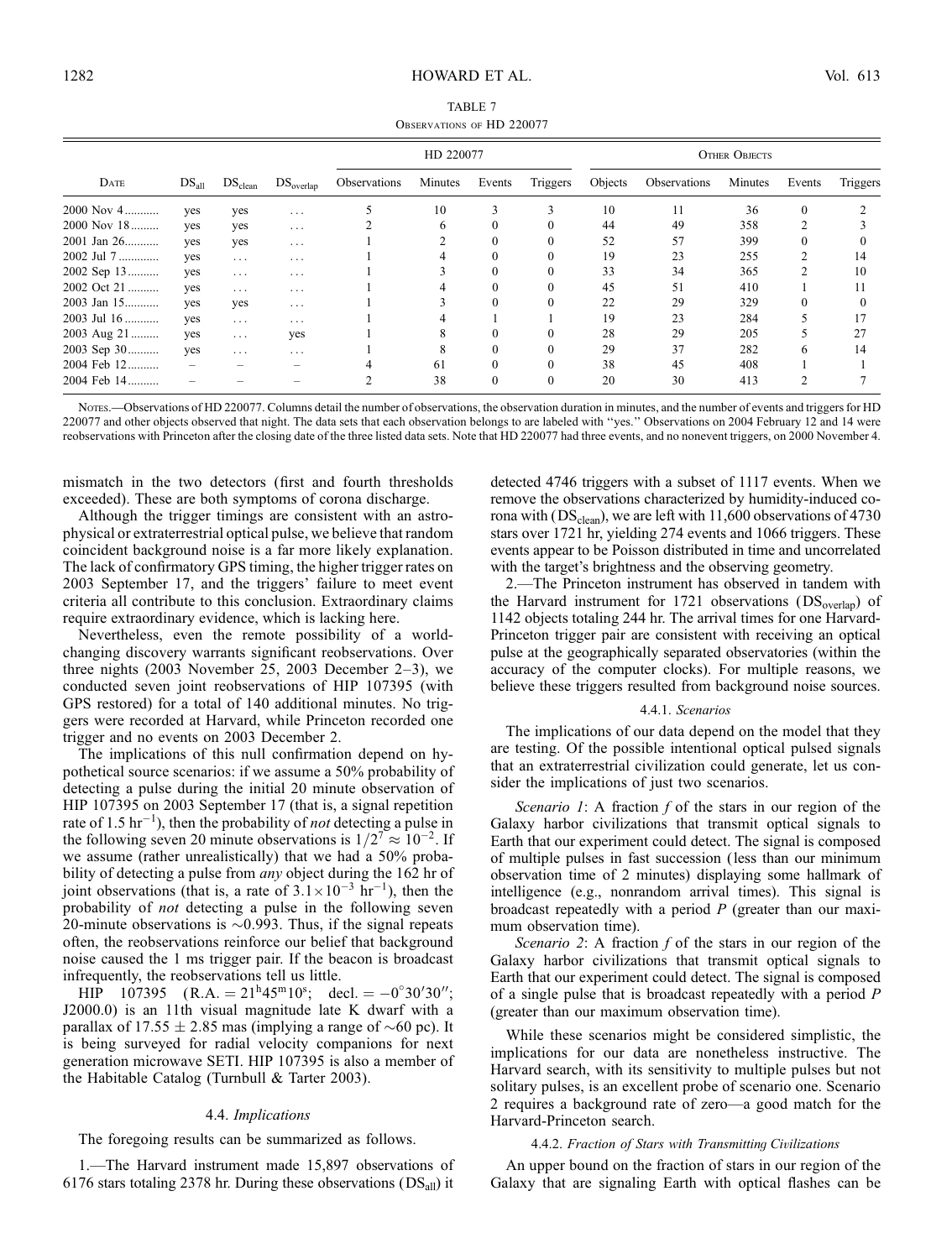

FIG. 7. - Observational diagram for the night of 2003 September 17. Observations at Harvard (right) and Princeton (left), with time increasing upward. Observations are designated by solid boxes and dashed lines to the central vertical axis. Object names are written between the dashed lines. Triggers are shown as short horizontal lines coming out of the central vertical axis ( Harvard to the right, Princeton to the left). These trigger marks are extended for a pair of triggers whose arrival times at Harvard and Princeton were 1 ms apart, as recorded by the computer clocks (see  $\S$  4.3.1). Note that the trigger rates were elevated at both observatories, particularly during the first half of the night.

calculated as a function of P. In the analysis that follows, paralleling Horowitz & Sagan (1993), we assume that none of the Harvard or Harvard-Princeton observations detected signals from extraterrestrial civilizations.

The probability of detecting an extraterrestrial signal during an observation of duration  $t_{\text{obsv}}$  is  $p_{\text{obsv}}(P) = \min(1, t_{\text{obsv}}/P)$ ,



FIG. 8.—Upper bounds on the fraction of stars with transmitting civilizations as a function of transmitter repetition time for the Harvard experiment (scenario one; DS<sub>clean</sub>) and the Harvard-Princeton experiment (scenario two; DS<sub>overlap</sub>). Each curve asymptotes to  $f = 1/N_{\text{obj}}$  for small P and cuts off at  $f = 1$  for  $P \geq T/\ln 2$ .

where the minimum function bounds  $p_{\text{obsv}}(P) \leq 1$ . The probability of detecting a signal from any one object is:

$$
p_{\text{obj}}(P) = 1 - \prod_{\text{obsv}} [1 - p_{\text{obsv}}(P)]. \tag{3}
$$

The expected number of signal detections during the entire program, S, is the sum of the objects' probabilities times the fraction of objects that are transmitting:  $S = f \sum_{obj} p_{obj}$ . We adjust  $f$  so that the Poisson probability of observing zero extraterrestrial signals  $(e^{-S})$  is 0.5; that is, we choose f so that the observing program has a 50% chance of success. Solving for f, we obtain an upper bound on the fraction of transmitting civilizations:

$$
f(P) = \min\left[1, \frac{\ln 2}{\sum_{\text{obj}} p_{\text{obj}}(P)}\right],\tag{4}
$$

where the minimum function limits stars to at most one transmitting civilization.

Figure 8 shows upper bounds on  $f(P)$  for scenario 1 (Harvard; DS<sub>clean</sub>) and scenario 2 (Harvard-Princeton; DS<sub>overlap</sub>). The two limits of  $P$  are of interest. For high repetition rate transmitters  $(P \ll T)$ ,  $f \rightarrow 1/N_{\text{obj}}$ . (The total observing time is  $T =$  $\sum_{\text{obsv}} t_{\text{obsv}}$ .) There is a cutoff repetition rate,  $P \ge T / \ln 2$ , above which  $f = 1$  and we cannot say anything about the density of transmitters. Also note that the Harvard limit is below and to the right of the Harvard-Princeton limit because the latter derives from fewer objects observed for less time.

# 5. FUTURE DIRECTIONS

#### 5.1. Lessons Learned

Here we briefly list suggestions for the designers of future optical SETI instruments: